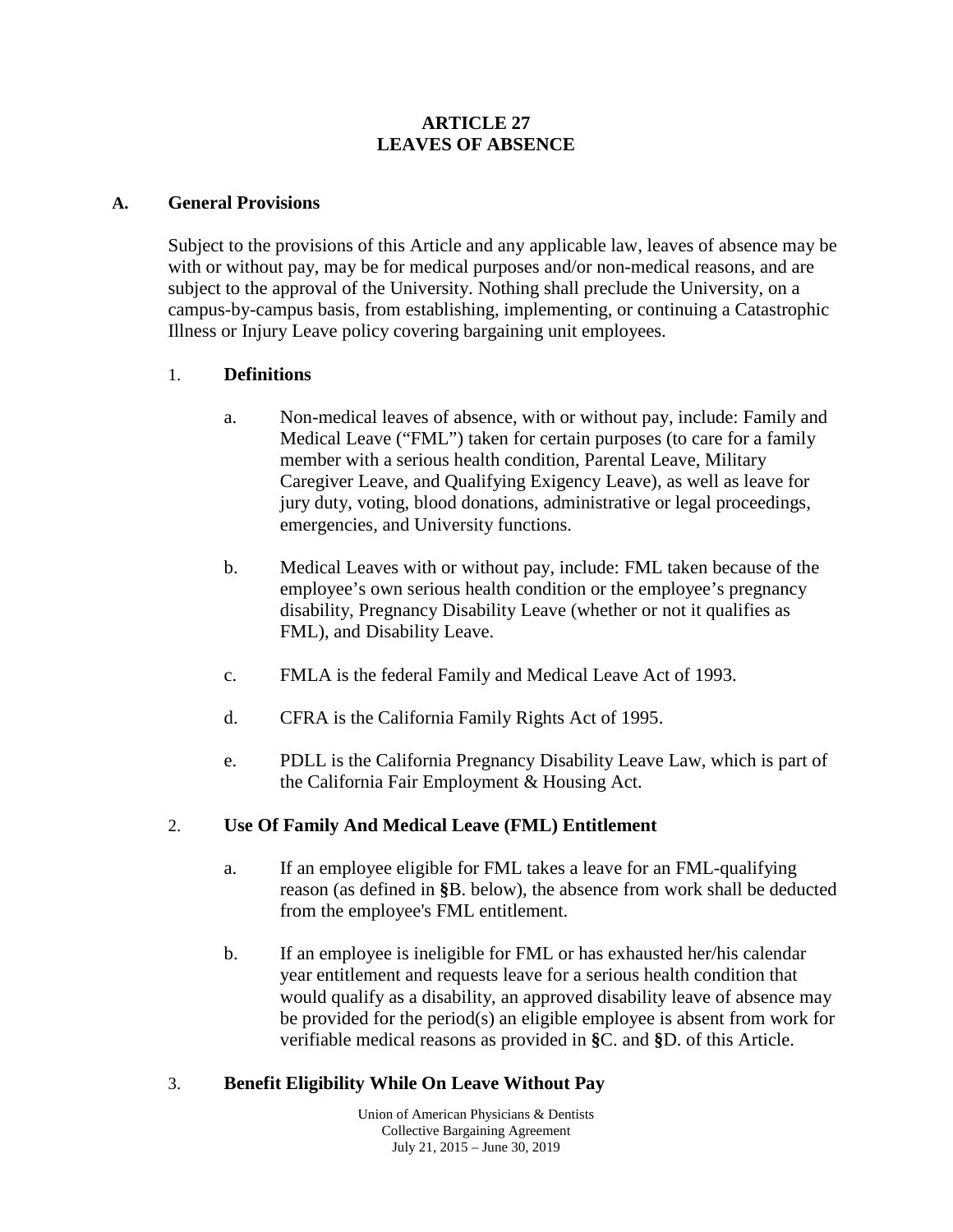- a. Special Benefit Eligibility For FML Leaves A benefits-eligible employee shall have University-provided health benefits continued for the period of the FML Leave in accordance with **§**B.1.h. of this Article.
- b. An approved leave without pay shall not be considered a break in service.
- c. The provisions of Article 24 Sick Leave, Article 22 Vacation, and Article 20 - University Benefits shall apply when employees are on an approved leave without pay.
- d. A benefits-eligible employee on an approved leave without pay other than an FML Leave may elect to continue University-sponsored insurance coverages (as determined by plan documents and/or regulations) for the period of the leave by remitting the entire premium amount due for the period of the approved leave, in accordance with the provisions of the applicable plan(s). Regulations of the retirement systems determine the effects of leave without pay on retirement benefits. See **§**B.1.h., below for benefit eligibility when an employee is on an unpaid FML Leave.

## 4. **Requests For Leave**

Except as provided under **§**B.1.e. – Family and Medical Leave (FML)/Notification below, requests for leaves of absence and extensions, with or without pay, shall be submitted in writing to the University. Such requests shall be submitted sufficiently in advance of the requested leave date to provide the University time to assess the operational impact of granting the request. All requests for leaves of absence shall contain the requested beginning and end date of the leave, and any additional information as required.

# 5. **Duration**

- a. The start date of the leave, the terms of the leave and the date of return from the leave are determined when the leave is granted, and shall be communicated to the employee, in accordance with the provisions of this Article. For leaves other than FML, written confirmation shall be provided when the University determines such confirmation is appropriate. For leaves that are FML, see **§**B.1.c., below.
- b. Except as provided for under **§**C. Pregnancy Disability Leave, **§**D. Disability Leaves Other than Pregnancy Disability Leave, or **§**F.2. – Personal Leaves of Absence Without Pay below, the aggregate maximum of leaves taken in any combination shall not exceed six (6) months in any one (1) year period.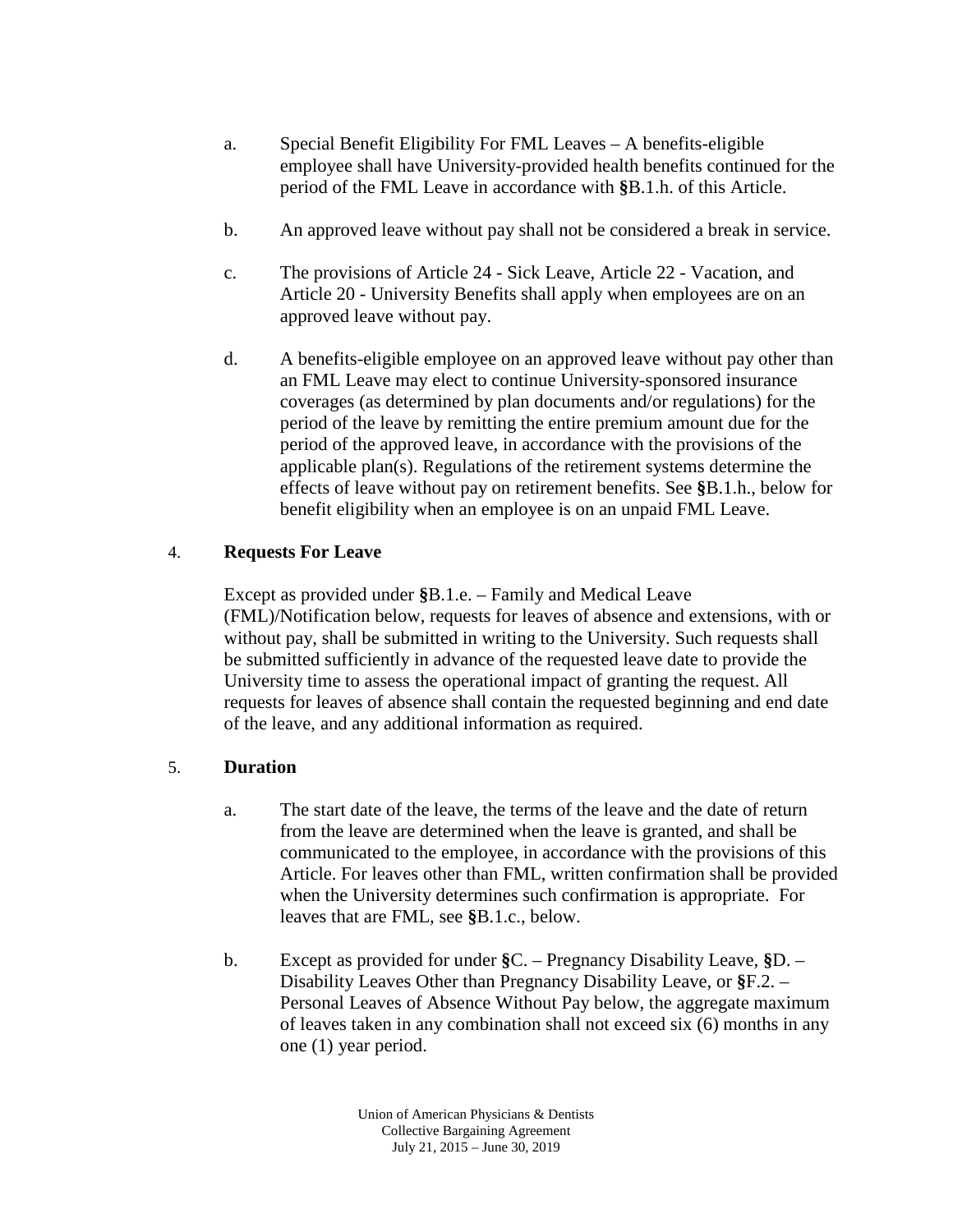c. No employee with a predetermined appointment end date or predetermined date of separation shall be granted a leave of absence beyond her/his appointment end date or the predetermined date of separation.

# 6. **Return To Work**

- a. Except as provided in **§**B. Family and Medical Leave (FML), **§**C. Pregnancy Disability Leave, and Article 26 - Military Leaves, an employee who has been granted an approved leave with or without pay shall be reinstated to the same or a similar position in the same department upon expiration of the leave, in accordance with the provisions of this Article. If the position held has been abolished or affected by layoff during the leave, the employee shall be afforded the same considerations which would have been afforded had that employee been working when the position was abolished or affected by layoff.
- b. Failure to provide a medical release to return to work, as required in **§**B.1.i.(1)(b). and **§**D.3., below, may result in the delay of reinstatement until the employee submits the required medical release certification.
- c. An employee who has exhausted her/his original leave entitlement and who has been granted additional leave under another section of this Article shall be reinstated in accordance with the provisions of the section under which the additional leave was granted. The employee shall be advised in writing of his/her reinstatement rights, at the time the additional leave is granted.
- d. An employee who fails to return to work from a leave of absence on the approved anticipated date of return or any approved extension thereof shall be considered to have abandoned her/his job, in accordance with Article 32 – Resignation/Job Abandonment.

# **B. Family And Medical Leave (FML)**

An employee who is eligible for Family and Medical Leave (FML) and has not exhausted her or his FML entitlement for the leave year, as discussed below, may take FML for any of the following six reasons, as described in greater detail in this Section below:

- Due to the employee's own serious health condition (**§**B.2.)
- To care for a family member with a serious health condition (**§**B.3.)
- As Pregnancy Disability Leave (**§**B.4.)
- As Parental Leave (**§**B.5.)
- As Military Caregiver Leave (**§**B.6.)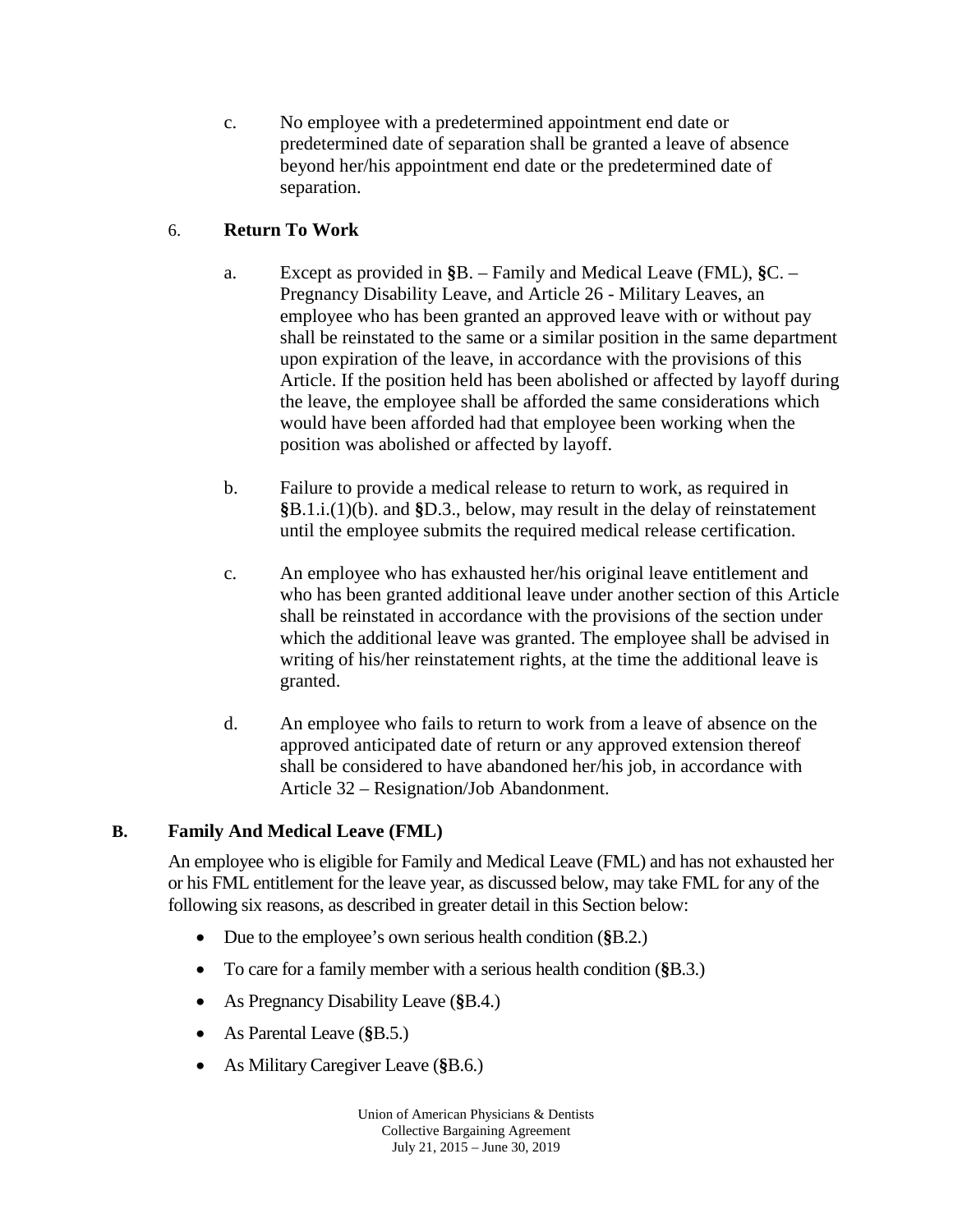• As Qualifying Exigency Leave (**§**B.7.)

FML is unpaid leave, except as otherwise provided in **§**B.1.g., below.

## 1. **General Provisions for FML**

## **a. Definitions**

- 1) **"Child"** means a biological child, adopted child, foster child, stepchild, legal ward, or child for whom the employee stands in *loco parentis*; provided that the child is either under 18 years of age or incapable of self-care because of a mental or physical disability.
- 2) **"Parent"** means a biological parent, foster parent, adoptive parent, stepparent, legal guardian or individual who stood in *loco parentis* to the employee when the employee was a child. "Parent" does not include the employee's grandparents or mother-in-law or father-in-law unless they stood in *loco parentis* to the employee when the employee was a child*.*
- 3) **"Spouse"** means a partner in marriage.
- 4) **"Serious health condition of an employee"** is an illness, injury, impairment, or physical or mental condition, that renders the employee unable to perform any one or all of the essential functions of the employee's position and involves one of the following:
	- a) inpatient care in a hospital, hospice, or residential medical care facility, or
	- b) continuing treatment by a health care provider for:
		- i. a period of incapacity of more than three (3) consecutive calendar days, or
		- ii. any period of incapacity or treatment due to a chronic serious health condition, or
		- iii. any period of incapacity which is permanent or long-term due to a condition for which treatment may not be effective.
	- c) An employee's disability or work-related injury or illness may constitute a serious health condition.
- 5) **"Serious health condition of a family member of an employee"** is an illness, injury, impairment, physical or mental condition of the employee's child, parent, spouse, or same- or opposite-sex domestic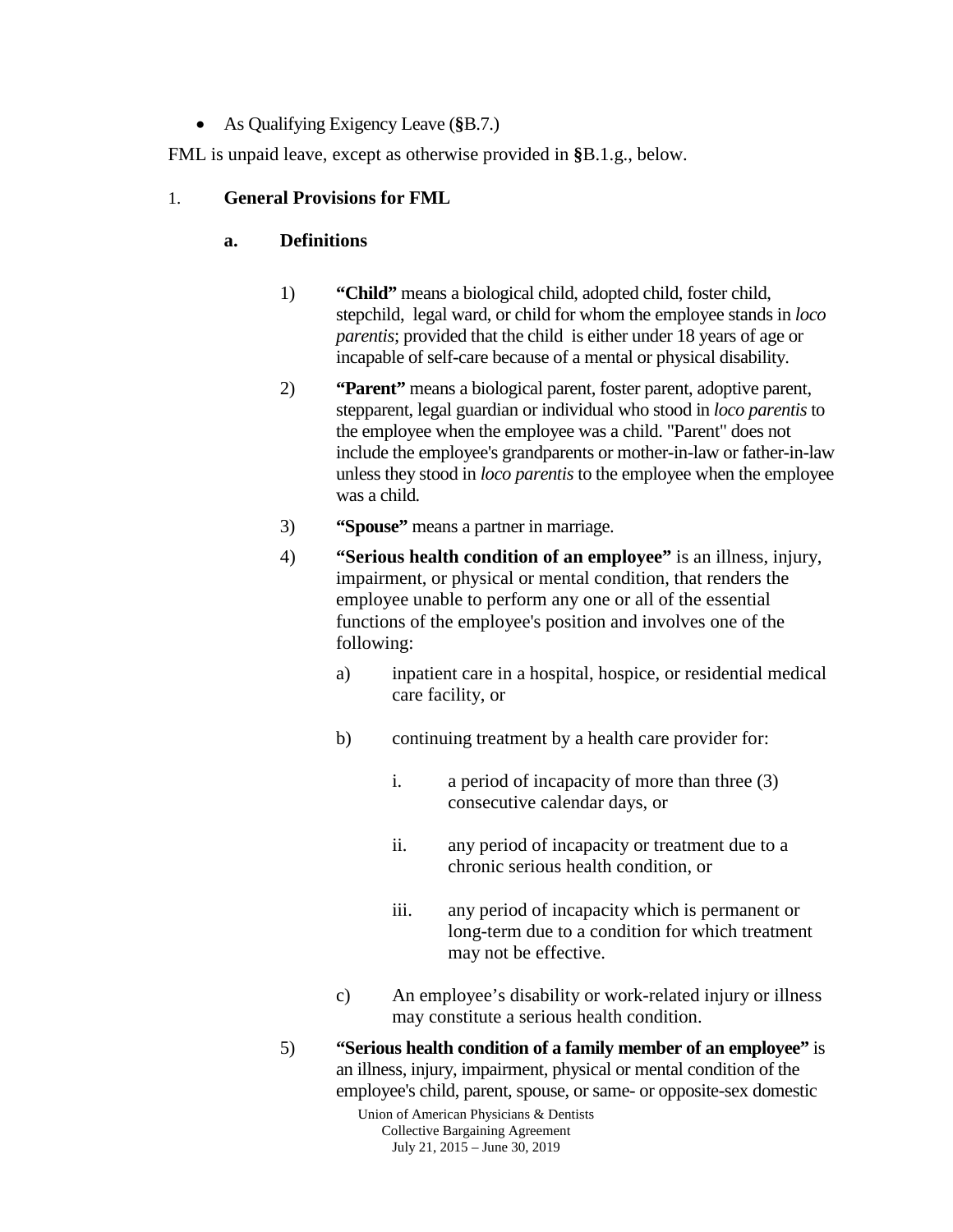partner that requires the participation of the employee to provide supervision or care (which includes psychological comfort) during the period of the family member's treatment or incapacity.

6) **"Health Care Provider"** is an individual who is a doctor of medicine or osteopathy who is authorized to practice medicine or surgery (as appropriate) by the State in which the doctor practices; a podiatrist, dentist, clinical psychologist, optometrist, chiropractor (limited to the treatment of the spine to correct a subluxation as demonstrated by x-ray to exist), physician assistant, nurse practitioner or nurse mid-wife performing within the scope of her/his duties as defined under State Law; a Christian Science practitioner; or any health care provider that the employee's health plan carrier recognizes for purposes of payment.

# b. **Eligibility Criteria for FML**

- 1) Employees who have at least twelve (12) cumulative months of University service, and have worked at least 1,250 hours of actual service (as defined below) during the twelve (12) month period immediately preceding the commencement of the leave are eligible for and shall be granted up to a total of twelve (12) workweeks of FML Leave in the calendar year, except as otherwise provided in this Article. If the employee is taking FML as Military Caregiver Leave, the employee shall be eligible for up to twenty-six (26**)** workweeks of leave in a single 12-month leave period. For the purposes of this Article and **§**B. only, all prior University service, including service with the Department of Energy Laboratories, shall be used to calculate the twelve (12) month service requirement.
- 2) **"1,250 Hours Of Actual Service"** is time actually spent at work and does not include any paid time off, such as vacation, compensatory time, sick leave, or holidays not worked. However, for employees granted military leave, all hours that would have been worked had the employee not been ordered to military duty shall be used to calculate the 1,250 actual hours of work requirement.

# c. **Duration of Leave**

FML shall not exceed twelve (12) workweeks in any calendar year except when it is used for Pregnancy Disability Leave or Military Caregiver Leave. If the employee is taking FML as Pregnancy Disability Leave, the employee shall be eligible for leave for the period of actual disability up to four (4) months per pregnancy. If the employee is taking FML for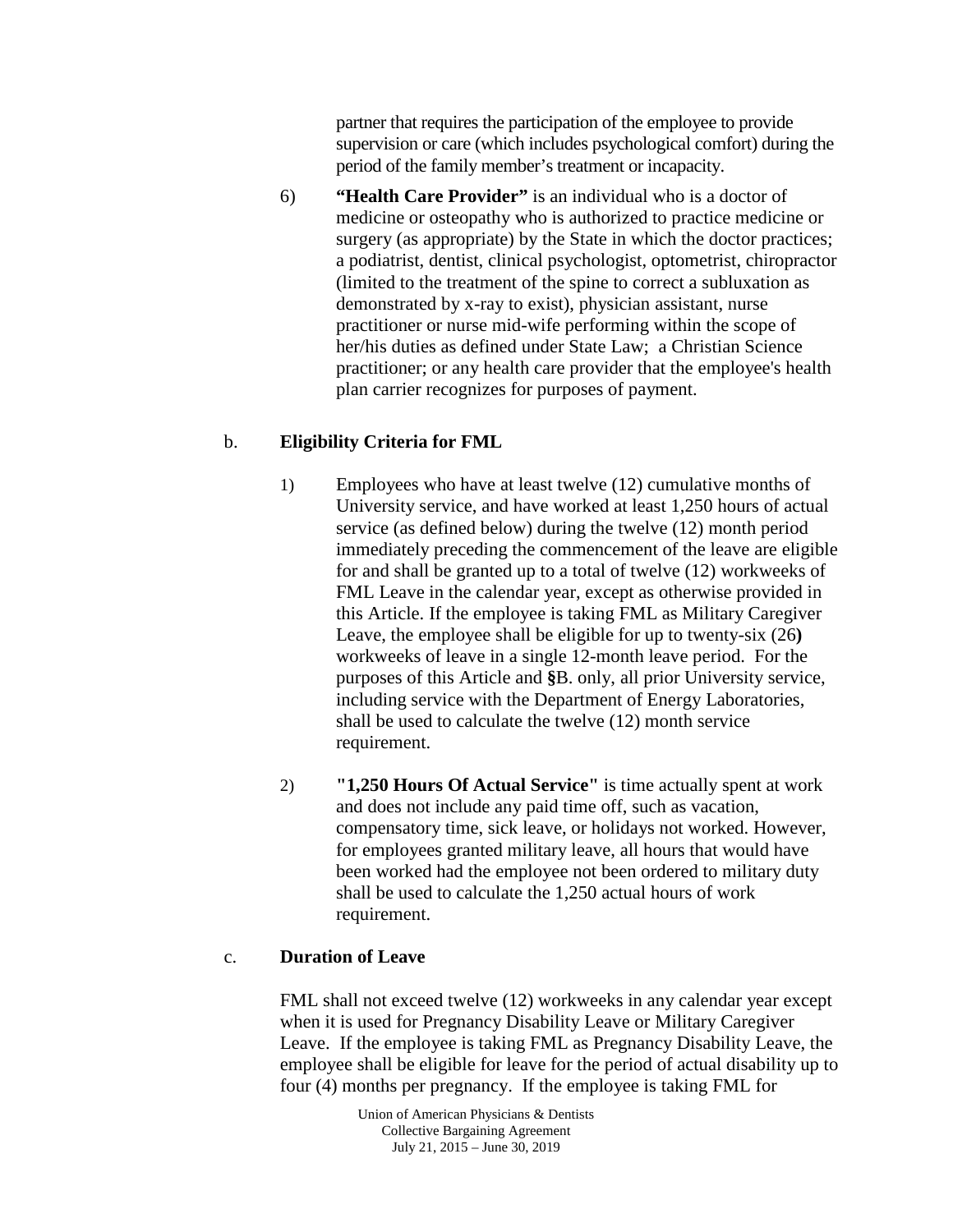Military Caregiver Leave, the employee shall be eligible for up to twentysix (26) workweeks of leave in a single 12-month leave period.

For the purposes of FML, twelve (12) workweeks is equivalent to fourhundred eighty (480) hours of scheduled work for full-time career and limited appointment employees who are normally scheduled for an eight (8) hours per day five (5) days per workweek (8/40) schedule. While the use of FML need not be consecutive, in no event shall an employee's aggregate use of FML exceed a total of twelve (12) workweeks within a calendar year (or 26 workweeks in the single 12-month leave period if the employee is taking FML as Military Caregiver Leave or four (4) months per pregnancy if the employee is taking FML as Pregnancy Disability Leave).

- 1) **Hourly Conversion for Part-time or Alternately Scheduled Employees:** For employees who work part-time or a schedule other than an 8/40, the number of FML hours for which the employee is eligible shall be adjusted in accordance with her/his normal weekly work schedule. An employee whose schedule varies from week to week is eligible for a pro-rated amount of FML based on her/his hours worked over the twelve (12) months immediately preceding the leave.
- 2) Any leave taken by an eligible employee that qualifies as FML (including leave for a Work-Incurred Injury or Illness under Article 25) will be designated as such by the University and will be counted against the employee's leave entitlement whether the leave is paid or unpaid. Such deductions will be made in increments that correspond to the amount of leave time actually taken by the employee (which could be weeks, days, hours, and/or partial hours).
- 3) If the employee has exhausted her/his entitlement to FML Leave, s/he may apply for additional leave pursuant to this Article.

### d. **Forms in Which FML May Be Taken**

FML generally may be taken as a block leave or, in certain circumstances discussed below, on an intermittent or reduced schedule basis.

#### 1) **Employee Requests for FML on an Intermittent or Reduced Schedule Basis**

When medically necessary and supported by medical certification, the University shall grant an eligible employee's request for FML for the employee's serious health condition, to care for a family member with a serious health condition, or as Military Caregiver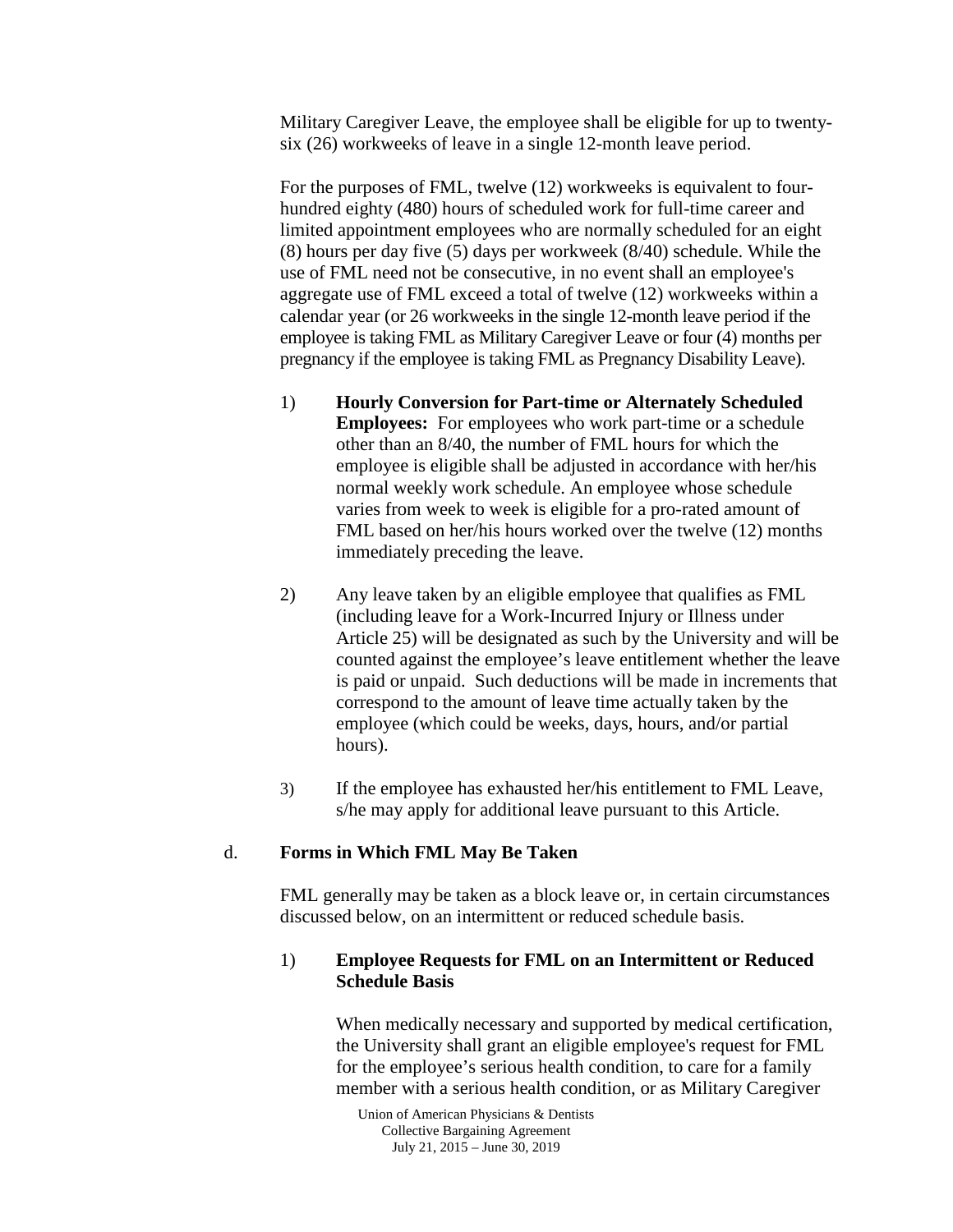Leave on an intermittent or reduced schedule basis, including absences of less than one (1) day. When granted, the University will count only the time actually spent on the intermittent leave or reduced work schedule toward the employee's FML entitlement for the applicable year.

An employee may take FML for Qualifying Exigency Leave on an intermittent or reduced schedule basis.

For requests to take FML as Pregnancy Disability Leave on an intermittent or reduced schedule basis, see **§**C., below.

For requests to take FML as Parental Leave on an intermittent or reduced schedule basis, see **§**B.5.d., below.

#### 2) **Temporary Transfer to Accommodate Intermittent Leave or Reduced Work Schedule**

When the employee requests FML on an intermittent or a reduced schedule basis due to the planned medical treatment for the employee's serious health condition or the serious health condition of a family member, the University may, at its sole, non-grievable discretion, require the employee to transfer temporarily to an available alternate position for which the employee is qualified and which better accommodates the employee's recurring need for leave. Such alternative position shall have equivalent pay and terms and conditions of employment, but does not need to have equivalent duties.

#### e. **Notification**

- 1) If the employee learns of the event giving rise to the need for FML more than thirty (30) calendar days in advance of the leave's anticipated initiation date, the employee shall give the University at least twenty eight (28) calendar days notice of the need for leave. An employee who fails to give twenty eight (28) days' notice for a foreseeable leave with no reasonable basis for the delay, may have the FML leave delayed until twenty eight (28) days after the date on which the employee provides notice.
	- a) If the need for leave is foreseeable due to the planned medical treatment of the employee (due to the employee's serious health condition or pregnancy disability) or the planned medical treatment of the employee's family member with a serious health condition, the employee shall make reasonable efforts to schedule the treatment so as to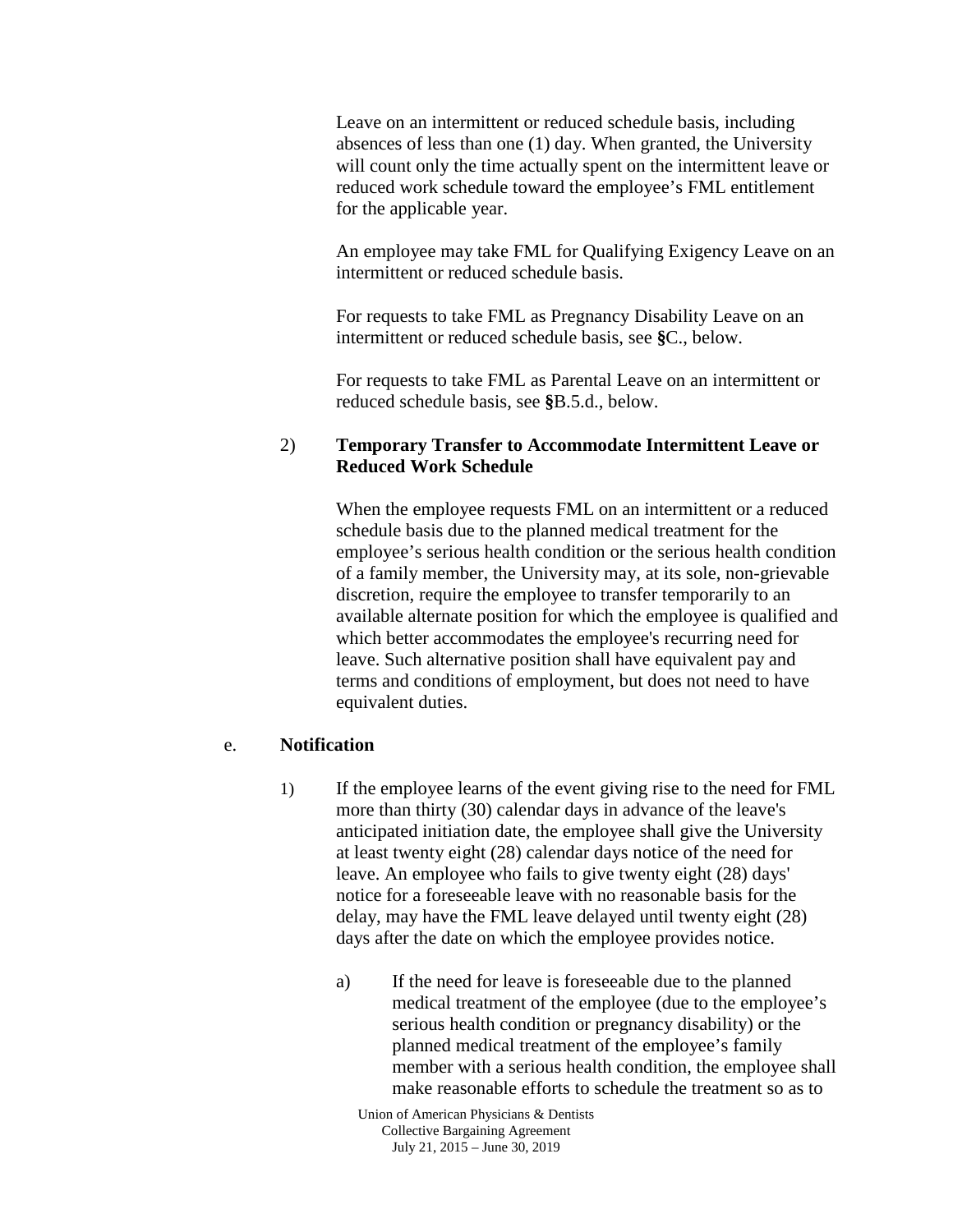not unduly disrupt the University's operations, subject to the approval of the health care provider.

- b) If the need for leave is unforeseeable or actually occurs prior to the anticipated date of foreseeable leave, the employee shall provide the University with as much notice as practicable and, at a minimum, notify the University within five (5) calendar days after learning of the need for leave.
- 2) The University shall determine whether the employee meets the eligibility requirements and qualifies for an FML Leave and shall, within five (5) days of that determination, notify the employee whether the leave is designated or provisionally designated as FML Leave. The start date of the leave, the terms of the leave and the date of return from the leave are determined when the leave is granted.
- 3) Extensions to an FML Leave may be granted, up to the aggregate maximum of twelve (12) workweeks in a calendar year (or 26 workweeks in a single 12-month leave period if FML is being taken as Military Caregiver Leave or four (4) months per pregnancy if FML is taken as Pregnancy Disability Leave). If an employee's need for leave continues after her or his FML entitlement has been exhausted, the employee may be eligible for a Disability Leave in accordance with **§**D. of this Article or may request a Personal Leave in accordance with **§**F. of this Article.

### f. **Certification and Other Supporting Documentation**

### 1) **Certification When FML is Taken for the Employee's Own Serious Health Condition**

When FML is requested for the employee's own serious health condition, the University may, at its discretion, require that an employee's request for leave be supported by written certification issued by the employee's health care provider. When certification is required by the University, the employee shall be so advised in writing. Certification may be provided by the employee on a form given to the employee by the University and shall, regardless of the format in which it is provided, include:

a) a certification that the employee has a serious health condition as defined in **§**B.1.a.(4)., above, and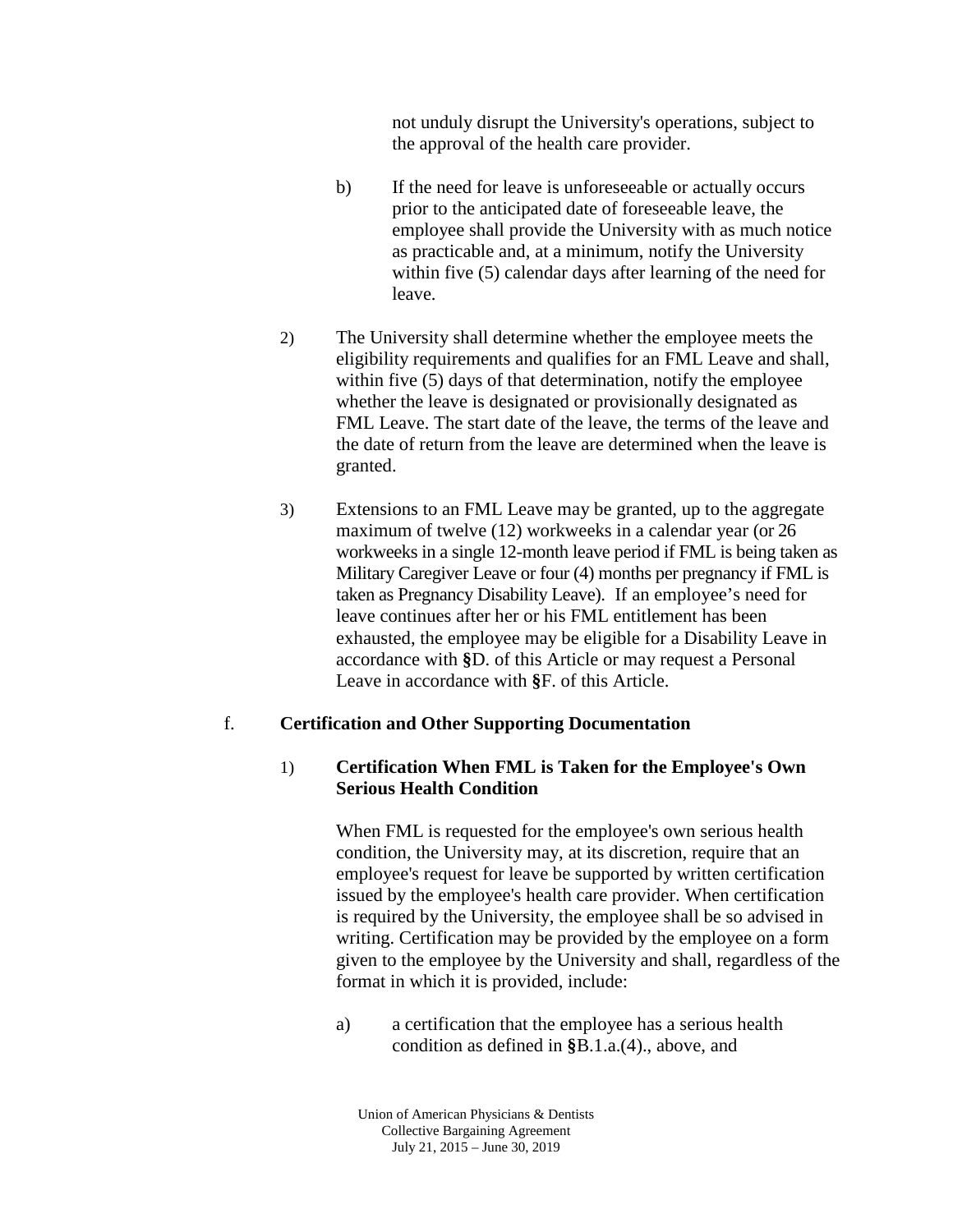- b) a statement as to whether the employee is unable to perform any one or more of the essential assigned functions of the position, and
- c) the date on which the employee's serious health condition began, if known, the probable duration of the condition and the employee's probable date of return, and
- d) whether it will be medically necessary for the employee to take leave intermittently or to work on a reduced work schedule, and if so, the probable duration of the need for such schedule, and,
- e) if the condition will result in periodic episodes of incapacity, an estimate of the duration and frequency of episodes of incapacity.

#### 2) **Certification When FML Is Taken to Care for the Employee's Family Member with a Serious Health Condition**

When FML is requested so that the employee may care for a family member with a serious health condition, the University may, at its discretion, require that an employee's request for leave be supported by written certification issued by the family member's health care provider. When certification is required by the University, the employee shall be so advised in writing. Certification may be provided by the employee on a form given to the employee by the University and shall, regardless of the format in which it is provided, include:

- a) certification that the employee's family member has a serious health condition as defined in **§**B.1.a.(5)., above, and
- b) a statement that the family member's serious health condition warrants the participation of the employee to provide supervision or care (which includes psychological comfort) during the period of the family member's treatment or incapacity, and
- c) whether the employee's family member will need supervision or care over a continuous period of time, intermittently, or on a reduced schedule basis; the leave schedule the employee will need in order to provide that supervision or care; and the probable duration of that need for leave.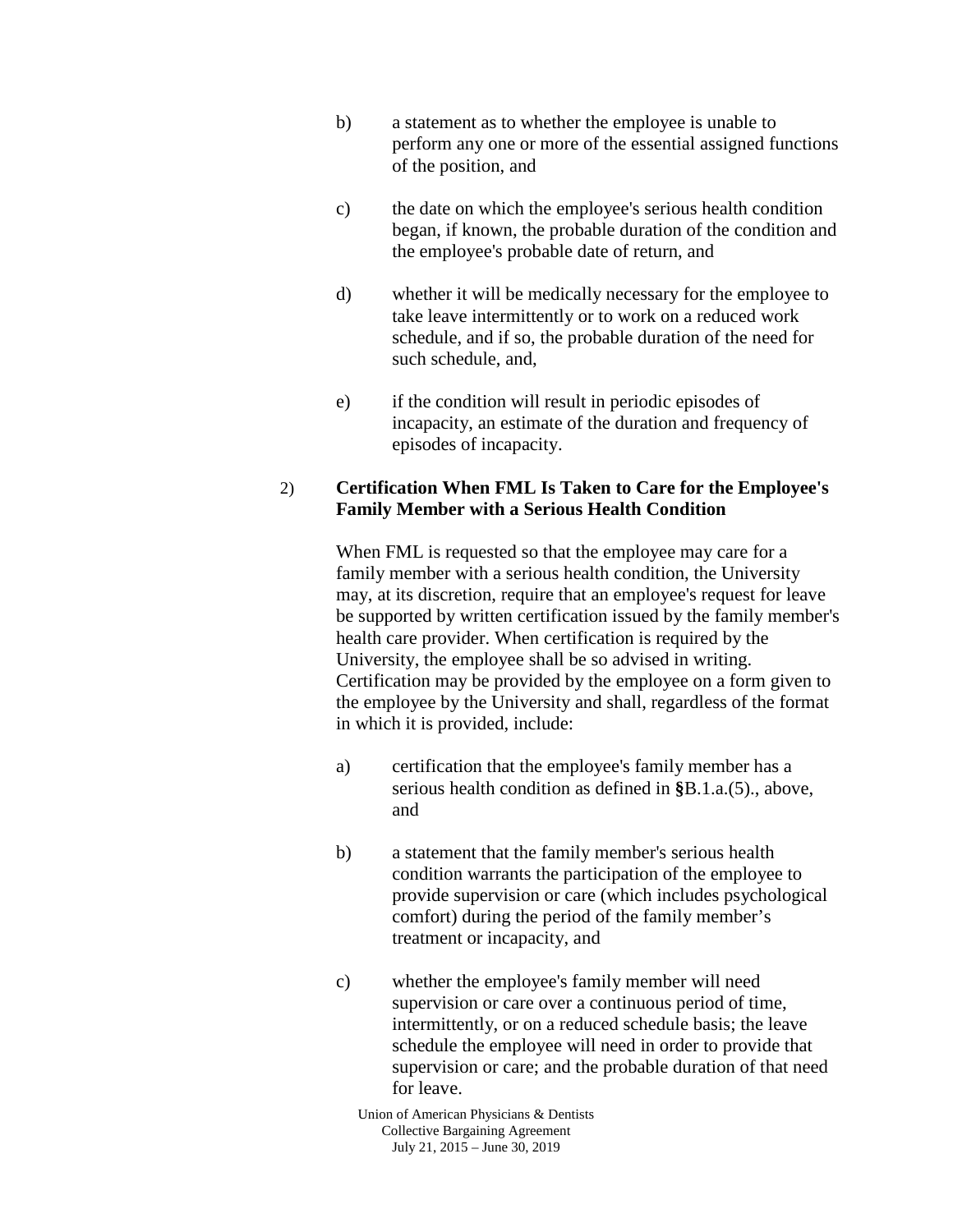In addition, the employee will be required to certify either on the same form or separately what care s/he will provide the family member and the estimated duration of the period of care.

#### 3) **Certification When FML Is Taken as Pregnancy Disability Leave**

When FML is taken as Pregnancy Disability Leave, the employee may be required to provide a certification in accordance with **§**C.4., below.

#### 4) **Certification When FML Is Taken for Military Caregiver Leave**

When Military Caregiver Leave is requested, the employee may be required to provide a certification completed by an authorized health care provider of the covered servicemember, which includes health care providers affiliated with the Department of Defense, the Veterans Administration, and TRICARE, as well as any health care provider (as defined in **§**B.1.a.(6)., above) who is treating the covered servicemember. The certification should provide information sufficient to establish entitlement to Military Caregiver Leave, including information establishing that the servicemember is a covered servicemember for purposes of Military Caregiver Leave and that she or he has a covered relationship with the employee, as well as an estimate of the leave needed to provide the care. When the covered servicemember is a covered veteran, the employee may be required to provide information establishing her or his veteran status, the date of separation from the Armed Forces, and that separation was other than dishonorable.

### 5) **Certification When FML Is Taken for Qualifying Exigency Leave**

When Qualifying Exigency Leave is requested, an employee may be required to provide a copy of the military member's active duty orders. Employees may also be required to provide certification of: 1) the reasons for requesting Qualified Exigency Leave, 2) the beginning and end dates of the qualifying exigency, and 3) other relevant information.

### 6) **Confirmation of Family Relationship**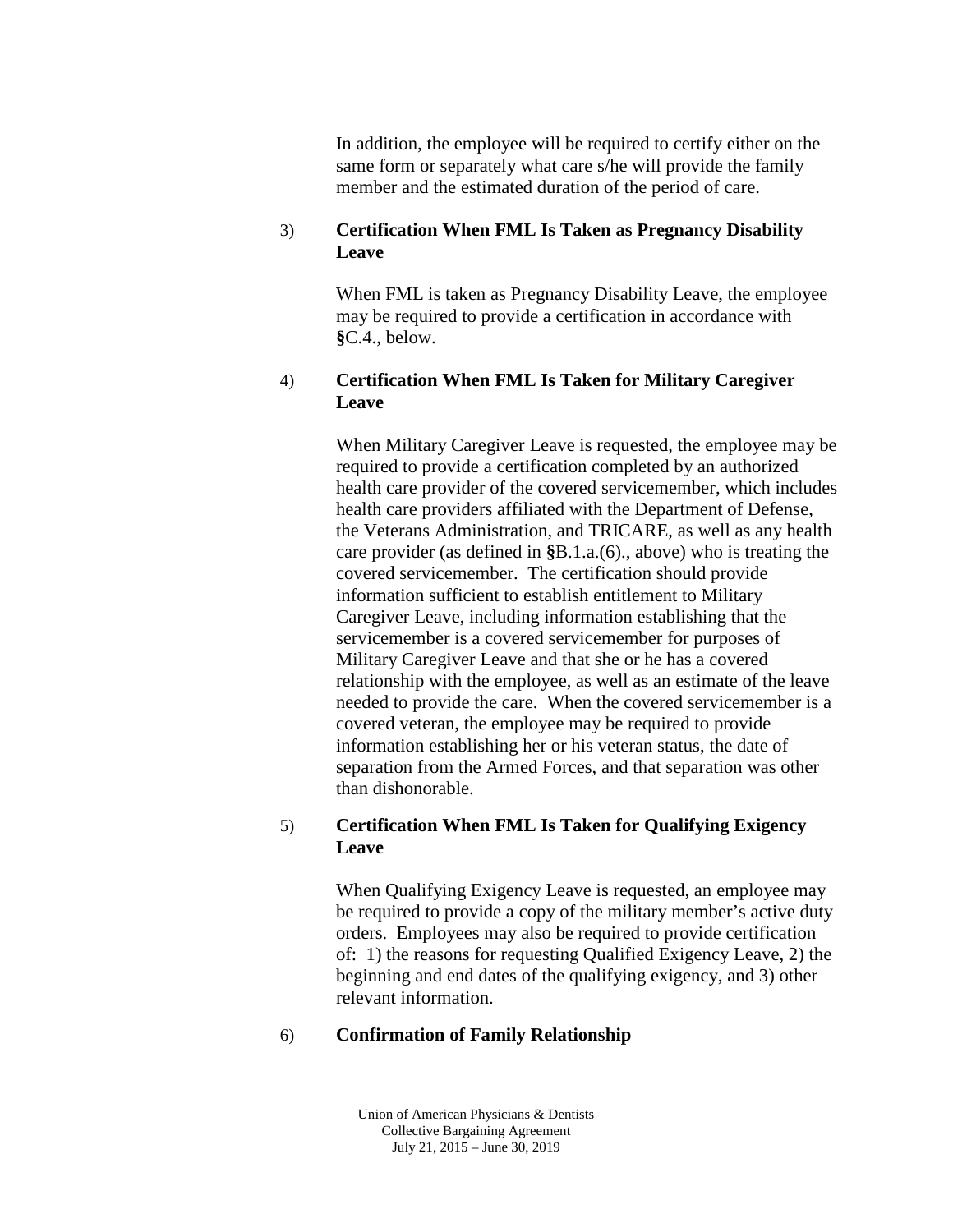The University may, at its sole non-grievable discretion, require that an employee complete a Declaration of Relationship form to certify her/his relationship with the child when the employee is requesting FML as Parental Leave or to certify his/her relationship with the family member when the employee is requesting FML to care for a family member with a serious health condition. The employee's failure to provide a completed Declaration of Relationship form within fifteen (15) calendar days of the University's written request may result in discontinuance of the leave until the required documentation is provided. If the employee fails to provide the completed Declaration of Relationship form within a reasonable time as requested, FML leave will be denied.

#### 7) **Questioned Medical Certifications**

Should the University question the validity of the employee's certification for her/his own serious health condition, the University may, at its sole non-grievable discretion, require that the employee obtain a second medical opinion from a second health care provider selected by the University. Should the second medical opinion differ from the opinion of the employee's own health care provider, the University may, at its sole non-grievable discretion, require a third medical opinion from a third health care provider, jointly selected by the employee and the University. The University shall bear the cost of the second and third opinions, and the third opinion shall be final.

#### 8) **Additional Certification and/or Recertification**

If additional FML is requested beyond the period supported by the certification previously provided or the circumstances of the leave have changed, the University may, at its sole non-grievable discretion, require the employee to obtain recertification. Also, when the certification states that the serious health condition of the employee or the employee's family member will last indefinitely, the University may, at its sole non-grievable discretion, require the employee to provide a new certification, but not more frequently than every thirty (30) days. Such requests for subsequent certification and/or recertification shall be in writing. If certification and/or recertification is required, the employee shall return the certification within fifteen (15) calendar days of the University's request, where practicable.

#### 9) **Failure to Provide the Requested Certification and/or Recertification**

Union of American Physicians & Dentists Collective Bargaining Agreement July 21, 2015 – June 30, 2019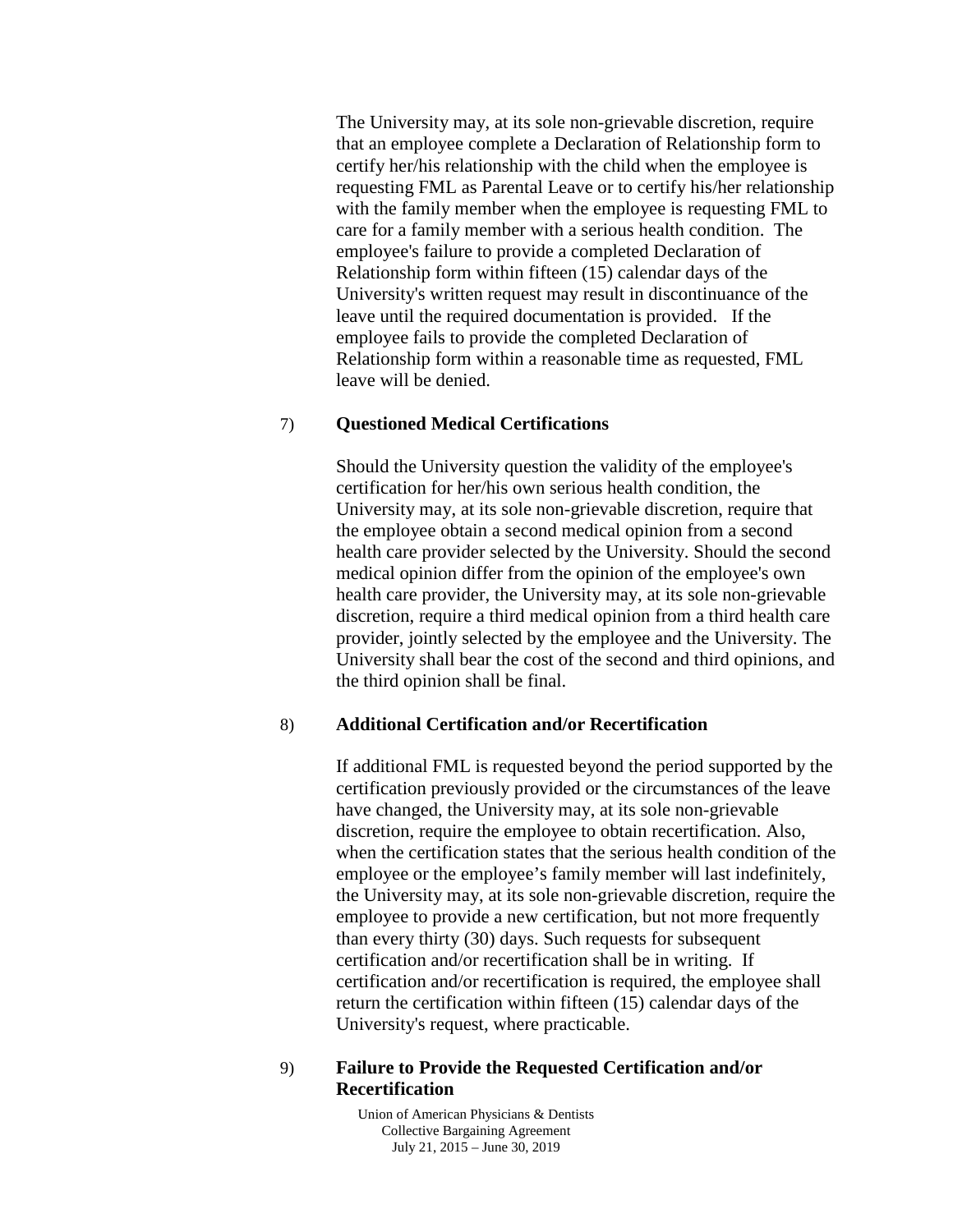For FML taken as Pregnancy Disability Leave, see **§**C.4.d., below.

An employee's failure to provide the certification and/or recertification for a foreseeable leave other than Pregnancy Disability Leaves within the requested time may result in delay of the leave until the required certification is received. An employee's failure to provide certification for an unforeseeable leave other than Pregnancy Disability Leave within the requested time period may result in discontinuance of the leave until the required certification is provided. If the employee fails to provide certification or recertification within a reasonable time as requested, FML Leave will be denied.

If the employee fails to provide a complete and sufficient certification and/or re-certification, the employee shall be given fifteen (15) calendar days to perfect the certification and/or recertification. Failure to perfect an incomplete or insufficient certification and/or recertification within the requested time period may result in delay of the leave or discontinuance of the leave until the required certification and/or recertification is provided. If the employee fails to provide a complete and sufficient certification and/or recertification, FML will be denied.

#### g. **Use of Accrued Paid Leave**

FML Leave is unpaid, except for the use of sick leave and/or the use of accrued vacation, as provided in this Article.

- 1) An employee on FML for her/his own serious health condition:
	- a) shall use accrued sick leave in accordance with the University's disability plan requirements; or
	- b) if not eligible for University disability benefits and not on leave as a result of a work-incurred injury or illness, shall use all accrued sick leave and all accrued vacation time prior to taking leave without pay; or
	- c) if on leave due to a work-incurred injury or illness, may use accrued sick leave as provided in Article 25 - Work Incurred Injury or Illness and shall use all accrued vacation time prior to taking leave without pay.
- 2) An employee on FML to care for a family member with a serious health condition or taking FML as Military Caregiver Leave may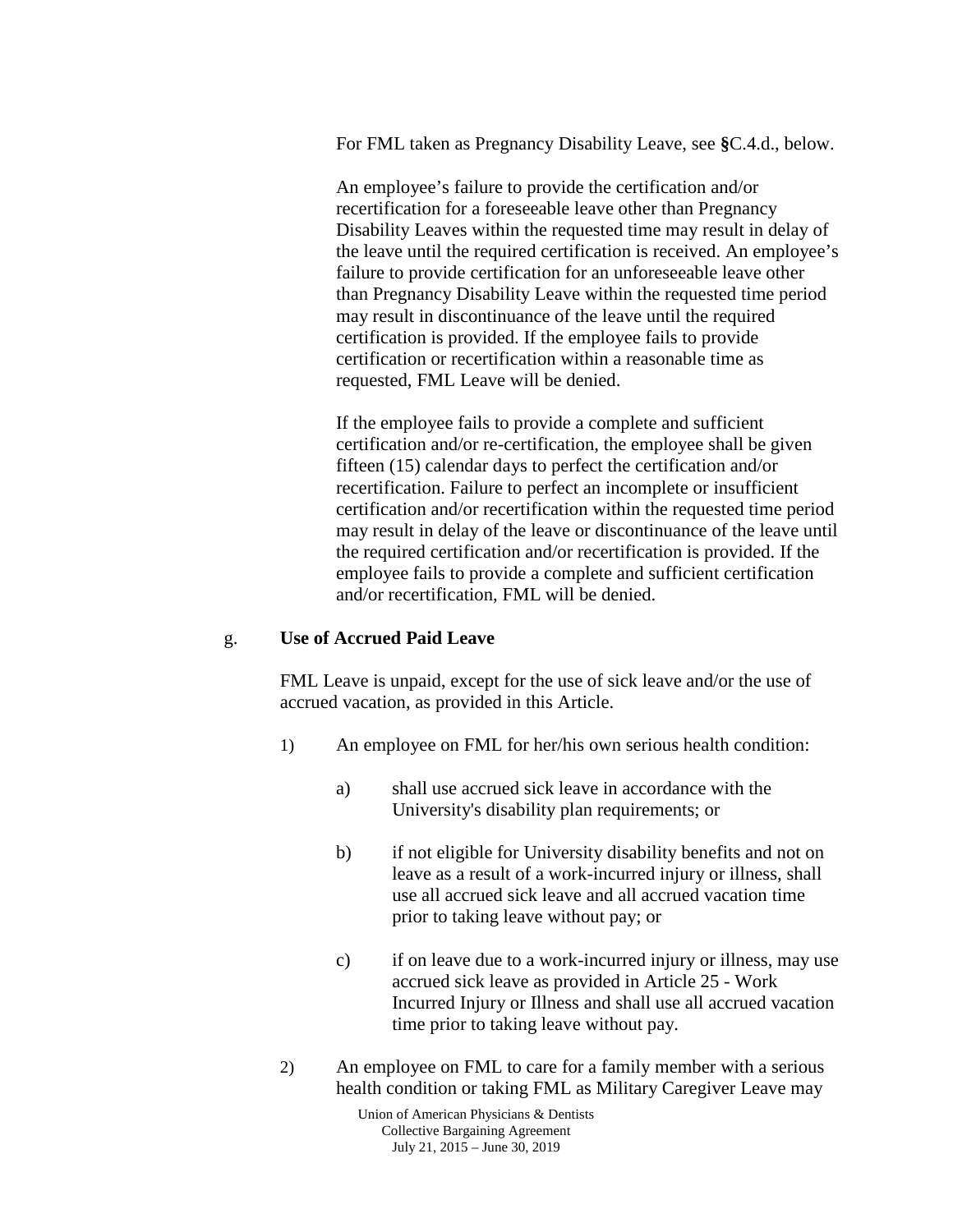use sick leave in accordance with Article 24 - Sick Leave, **§**B.3., and shall use accrued vacation time prior to taking leave without pay.

- 3) An employee on FML for Pregnancy Disability Leave shall use all accrued sick leave before taking leave without pay and shall have the option to use accrued vacation time instead of taking leave without pay.
- 4) An employee taking FML as Parental Leave may use up to thirty (30) calendar days of accrued sick leave, and shall use accrued vacation time prior to taking leave without pay.
- 5) An employee taking FML as Qualifying Exigency Leave shall use accrued vacation time prior to taking leave without pay.
- 6) An employee on FML for any reason may not use compensatory time prior to taking leave without pay.

## h. **Continuation of Health Benefits**

An eligible employee who is on an approved FML shall be entitled to continue participation in health plan coverage (medical, dental, and vision) as follows:

- 1) When the employee is on FML that runs concurrently under the Family and Medical Leave Act (FMLA) and the California Family Rights Act (CFRA): Continued coverage for up to twelve (12) workweeks in a calendar year.
- 2) When the employee is on a Military Caregiver Leave under the FMLA: Continued coverage for up to twenty six (26) workweeks in a single twelve month period. For purposes of Military Caregiver Leave, the "single twelve month period" is the period beginning on the first day the employee takes the leave and ending twelve (12) months after that date.
- 3) When the employee is on a Qualifying Exigency Leave under the FMLA: Continued coverage for up to twelve (12) workweeks in a calendar year.
- 4) When the employee is on a Pregnancy Disability Leave under the California Pregnancy Leave Law, regardless of whether any of the leave runs concurrently with the FMLA: Continued coverage for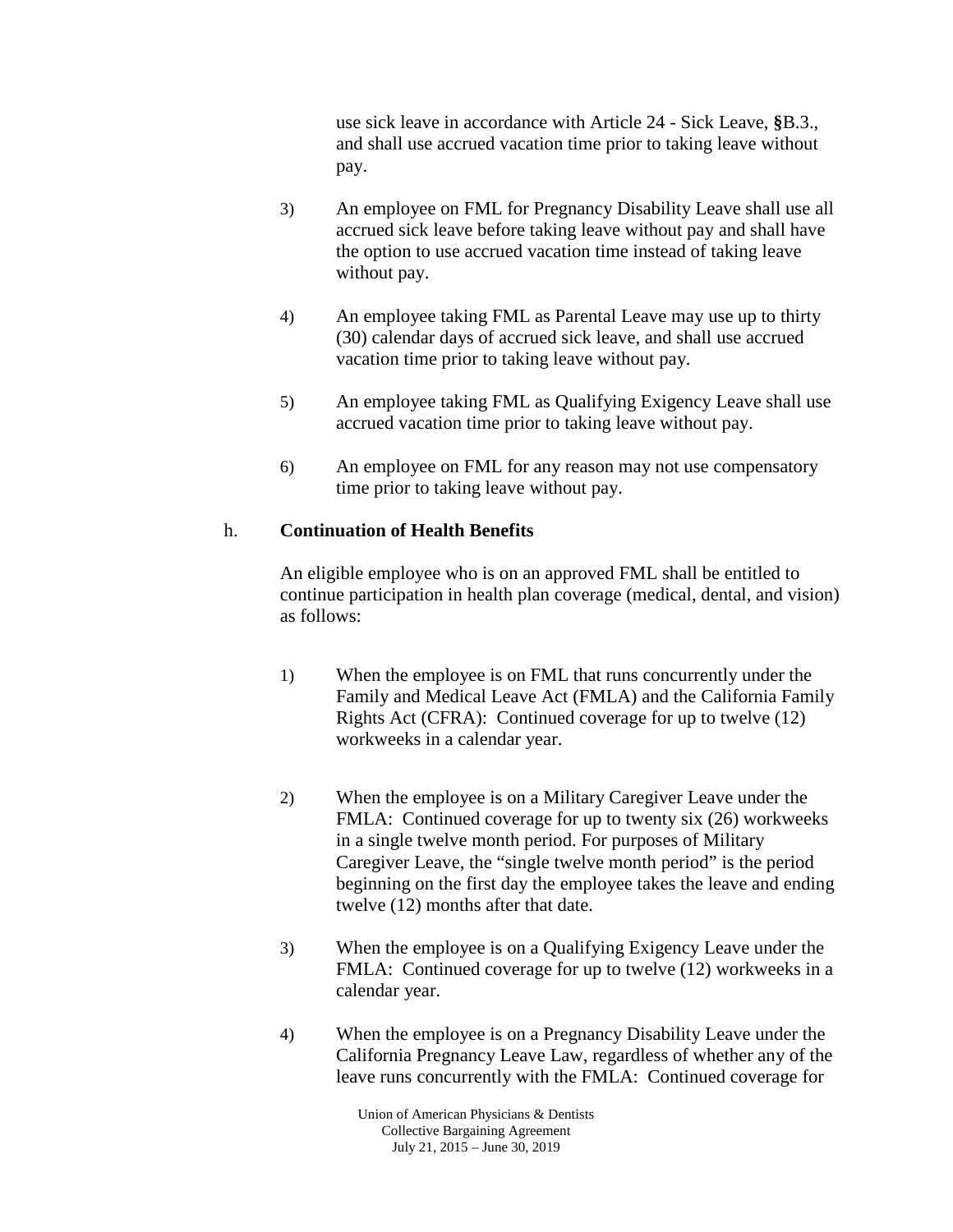up to four (4) months in a twelve month period. If any of the Pregnancy Disability Leave runs concurrently under the FMLA, the continued coverage provided for that portion of the leave will count towards the employee's FMLA entitlement for up to twelve (12) workweeks of such coverage in a calendar year.

5) When the employee is on FML under the CFRA that does not run concurrently under the FMLA (e.g., Parental Leave): Continued coverage for up to twelve (12) workweeks in a calendar year.

#### i. **Return from FML**

#### 1) **Required Notice and Documentation**

- a) The employee shall provide reasonable notice to her/his employing department of her/his anticipated return to work.
- b) An employee returning from FML for her/his own serious health condition must provide a written medical release to return to work prior to returning to work. For returns after Pregnancy Disability Leave, see **§**C.4.e., below.
- c) The employee who has been medically released to perform the essential assigned functions of her/his job, shall be reinstated in accordance with the provisions of **§**B.1.i.(2)., below.
- d) Failure to provide a medical release to return to work may result in the delay of reinstatement until the employee submits the required medical release certification.

### 2) **Reinstatement Rights**

When an employee has been granted an approved FML for any purpose other than Pregnancy Disability and returns within twelve (12) workweeks of the initiation of the leave (or within 26 workweeks if the FML was taken for Military Caregiver Leave), s/he shall be reinstated to the same or an equivalent position upon expiration of the leave. For an employee's return to work rights after Pregnancy Disability Leave, see **§**C.5., below. If the position has been abolished or otherwise affected by layoff and an equivalent position is not available, the employee shall be afforded the same considerations which would have been afforded had the employee been working when the position was abolished or affected by layoff. No employee with a predetermined appointment end date or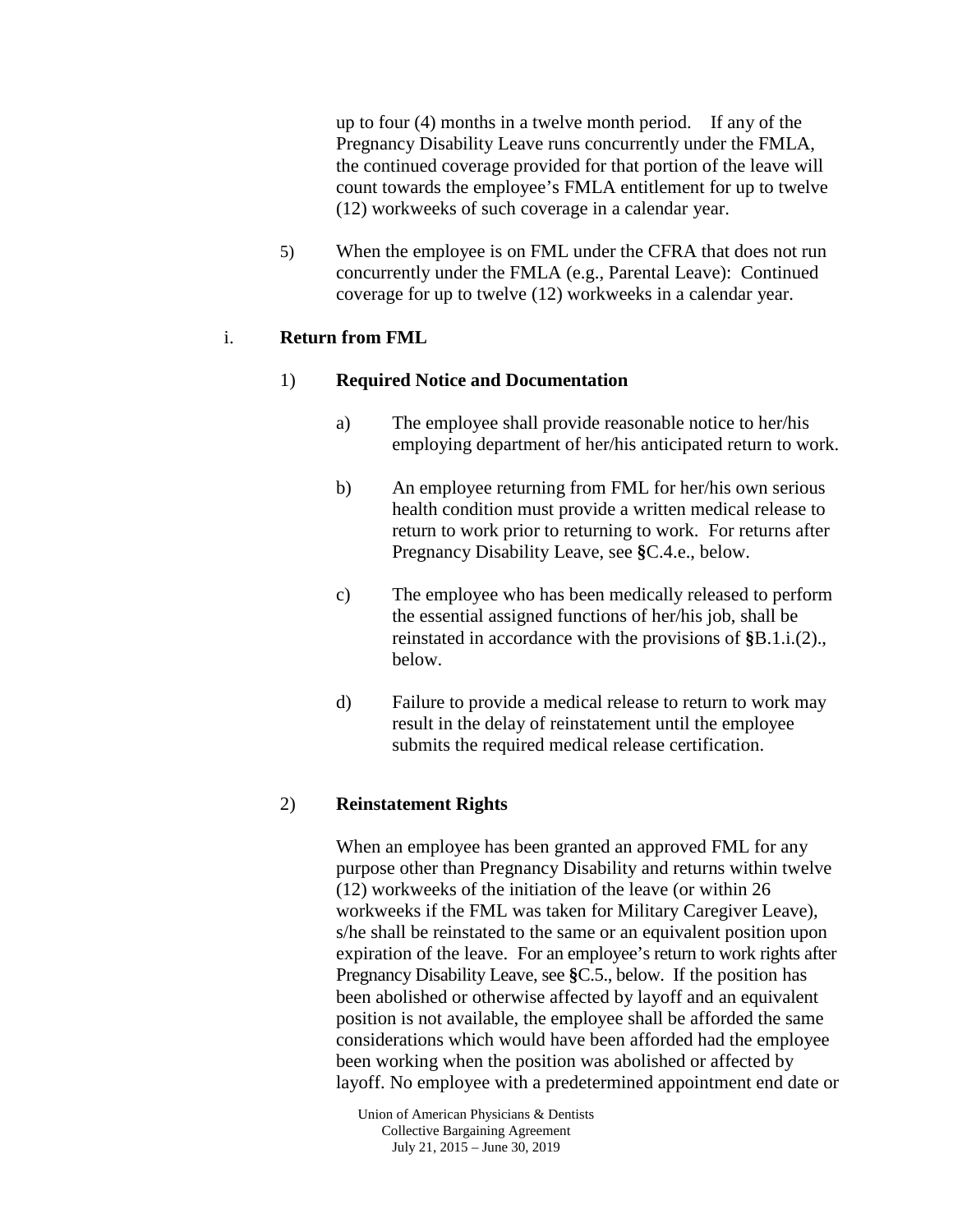predetermined date of separation shall be granted a leave of absence beyond her/his appointment end date or the predetermined date of separation. An employee who has been granted an FML for her/his own serious health condition, may be required by the University to provide a written medical release to return to work prior to her/his return to work.

### 2. **FML for Employee's Serious Health Condition**

FML for the employee's own serious health condition is leave taken when the employee's own "serious health condition," as defined in **§**B.1.a.(4). above, renders the employee unable to perform any one or more of the essential functions of the employee's position.

## 3. **FML to Care for Employee's Family Member with a Serious Health Condition**

FML to care for a family member with a serious health condition is leave to care for the employee's child, parent, spouse or same or opposite sex domestic partner who has a "serious health condition," as defined in **§**B.1.a.(5)., above.

## 4. **FML as Pregnancy Disability Leave**

When an employee who takes Pregnancy Disability Leave pursuant to **§**C., below is eligible for FML, her Pregnancy Disability Leave will be counted against her FML entitlement under the FMLA as well as her Pregnancy Disability Leave entitlement under PDLL.

# 5. **FML as Parental Leave**

FML taken as Parental Leave is leave taken to bond with the employee's newborn or a child placed with the employee for adoption or foster care or to attend to matters related to the birth, adoption, or placement of the child. The following special provisions apply to Parental Leave:

### a. **Time Limit for Parental Leave**

Parental leave must be initiated and concluded within one (1) year of the birth or placement of the child with the employee.

# b. **Eligibility for Parental Leave**

An employee taking Parental Leave must meet the eligibility requirements for FML set forth in **§**B.1.b., above, except when the employee is taking Parental Leave immediately following an FML taken as Pregnancy Disability Leave. In those circumstances, an employee who was eligible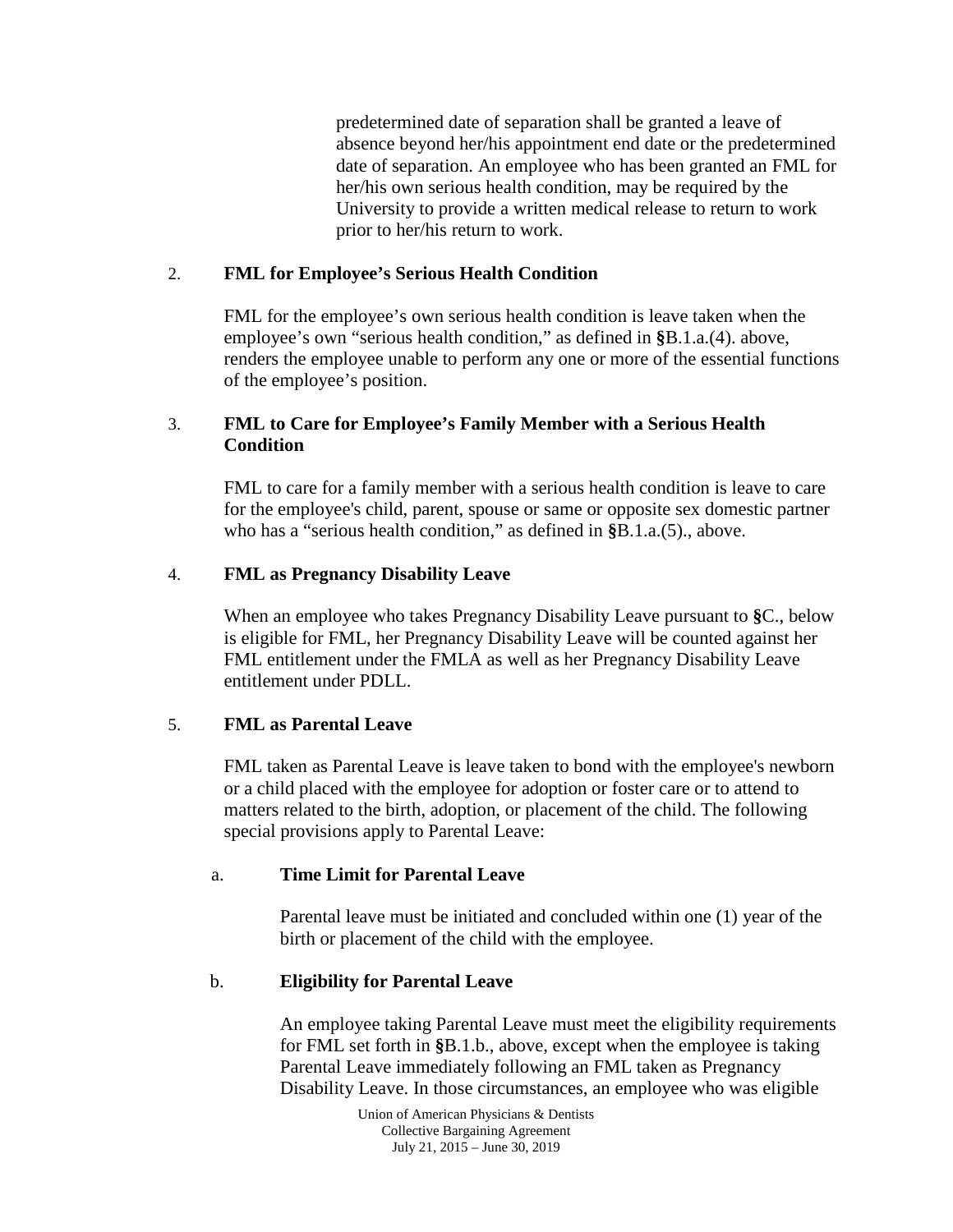for FML under the FMLA at the beginning of her Pregnancy Disability Leave shall be granted a Parental Leave under CFRA for up to twelve (12) workweeks after her Pregnancy Disability Leave, provided that she has not exhausted her FML entitlement under CFRA for that leave year.

#### c. **Advance Notice**

The employee shall request Parental Leave sufficiently in advance, if possible, of the expected birth date of the child or placement of a child for adoption or foster care, in order to allow the University to plan for the absence of the employee, but the employee shall not be required to provide more than thirty (30) days advance notice. The anticipated date of return from Parental Leave shall be set at the time such leave commences, or if requested in conjunction with an FML taken as Pregnancy Disability Leave, shall be set at the time such Pregnancy Disability Leave commences. Parental Leave, when taken because of the adoption or placement of the child with the employee could commence prior to the date of placement.

### d. **Duration of Parental Leave**

Parental Leave, alone, shall not exceed twelve (12) workweeks within a calendar year as defined in **§**B.1.b.(1). and **§**B.1.c., above. However, when an FML for Parental Leave is combined with an FML for Pregnancy Disability Leave, the total FML Leave shall not exceed seven (7) months in a calendar year.

### e. **Forms in which Parental Leave May Be Taken**

The University shall grant a Parental Leave of less than two (2) weeks duration on any two (2) occasions during a calendar year. The University, at its sole non-grievable discretion, may require that any additional Parental Leave requested during this same time period be for a minimum duration of two (2) weeks, unless otherwise required by law.

### 6. **FML as Military Caregiver Leave**

An eligible employee may take Military Caregiver Leave to care for a family member who is a "covered servicemember" undergoing medical treatment, recuperation or therapy for a "serious injury or illness," consistent with the definitions of those terms in **§**B.6.b., below.

### a. **Eligibility Criteria and Duration Specific to Military Caregiver Leave**

An eligible employee is entitled to up to twenty six (26) workweeks of Military Caregiver Leave during a single twelve-month (12-month) leave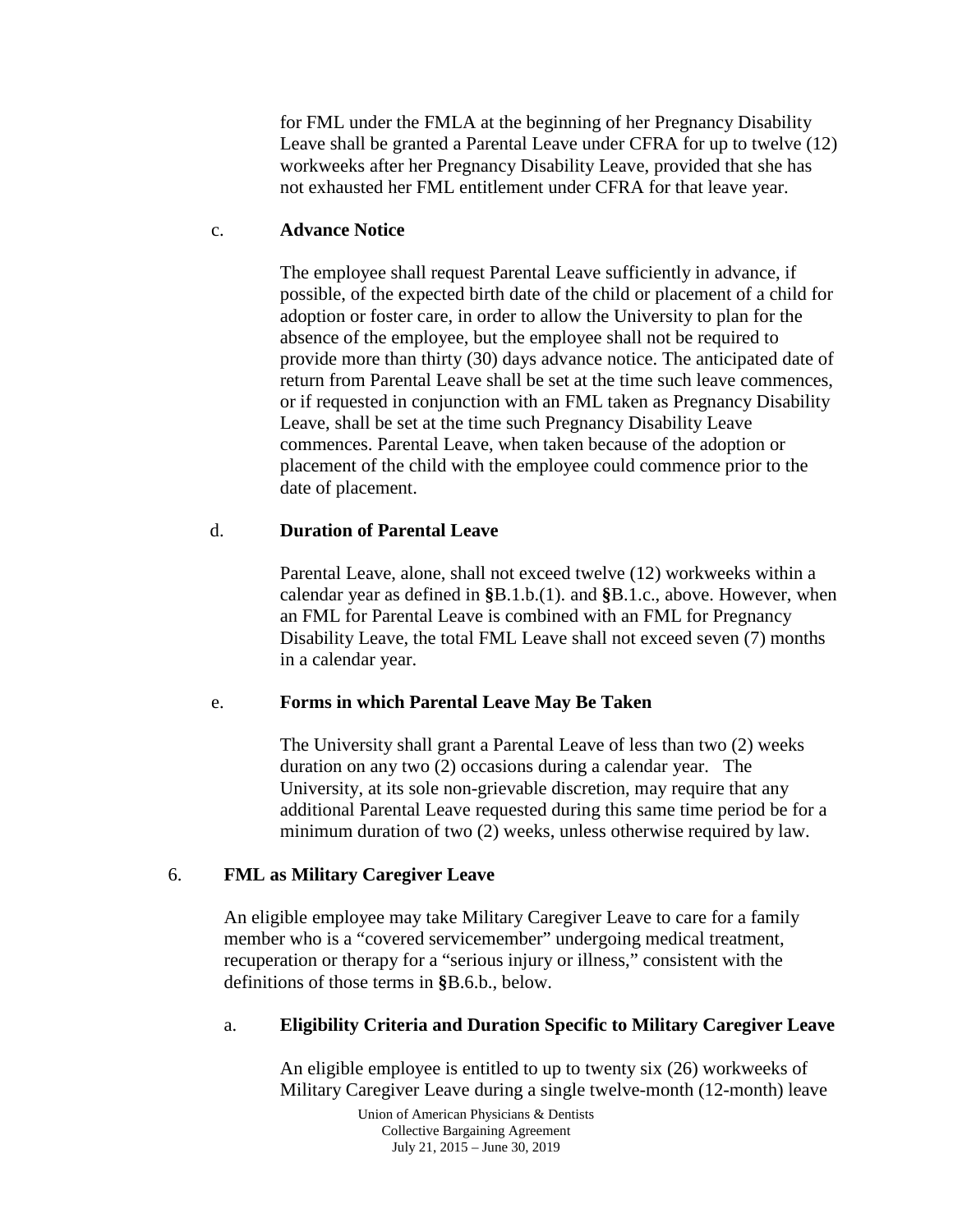period. The employee must be a spouse, domestic partner, parent, son, daughter or next of kin of the covered servicemember to be eligible for this type of leave and must meet the eligibility requirements for FML set forth in **§**B.1.b., above.

### b. **Definitions Specific to Military Caregiver Leave**

- 1) **"Covered servicemember"** means:
	- a) a current member of the Armed Forces (including a member of the National Guard or Reserves) who, because of a "serious injury or illness," is undergoing medical treatment, recuperation, or therapy; is otherwise in outpatient status; or is otherwise on the temporary disability retired list or
	- b) a covered veteran who is undergoing medical treatment, recuperation, or therapy for a "serious injury or illness."
- 2) "**Covered veteran"** means an individual who was a member of the Armed Forces (including a member of the National Guard or Reserves) who was discharged or released under conditions other than dishonorable at any time during the five-year period prior to the first date the eligible employee takes Military Caregiver Leave to care for a covered veteran.
- 3) "**Outpatient status"** means the status of a servicemember assigned to (a) a military medical treatment facility as an outpatient; or (b) a unit established for the purpose of providing command and control of members of the Armed Forces receiving medical care as outpatients.
- 4) **"Serious injury or illness"** means:
	- a) For a current member of the Armed Forces (including a member of the National Guard or Reserves): an injury or illness that was incurred by the covered servicemember in the line of duty on active duty in the Armed Forces or that existed before the beginning of the covered servicemember's active duty and was aggravated by service in the line of duty on active duty in the Armed Forces, and that may render the covered servicemember medically unfit to perform the duties of her or his office, grade, rank, or rating;

Union of American Physicians & Dentists Collective Bargaining Agreement July 21, 2015 – June 30, 2019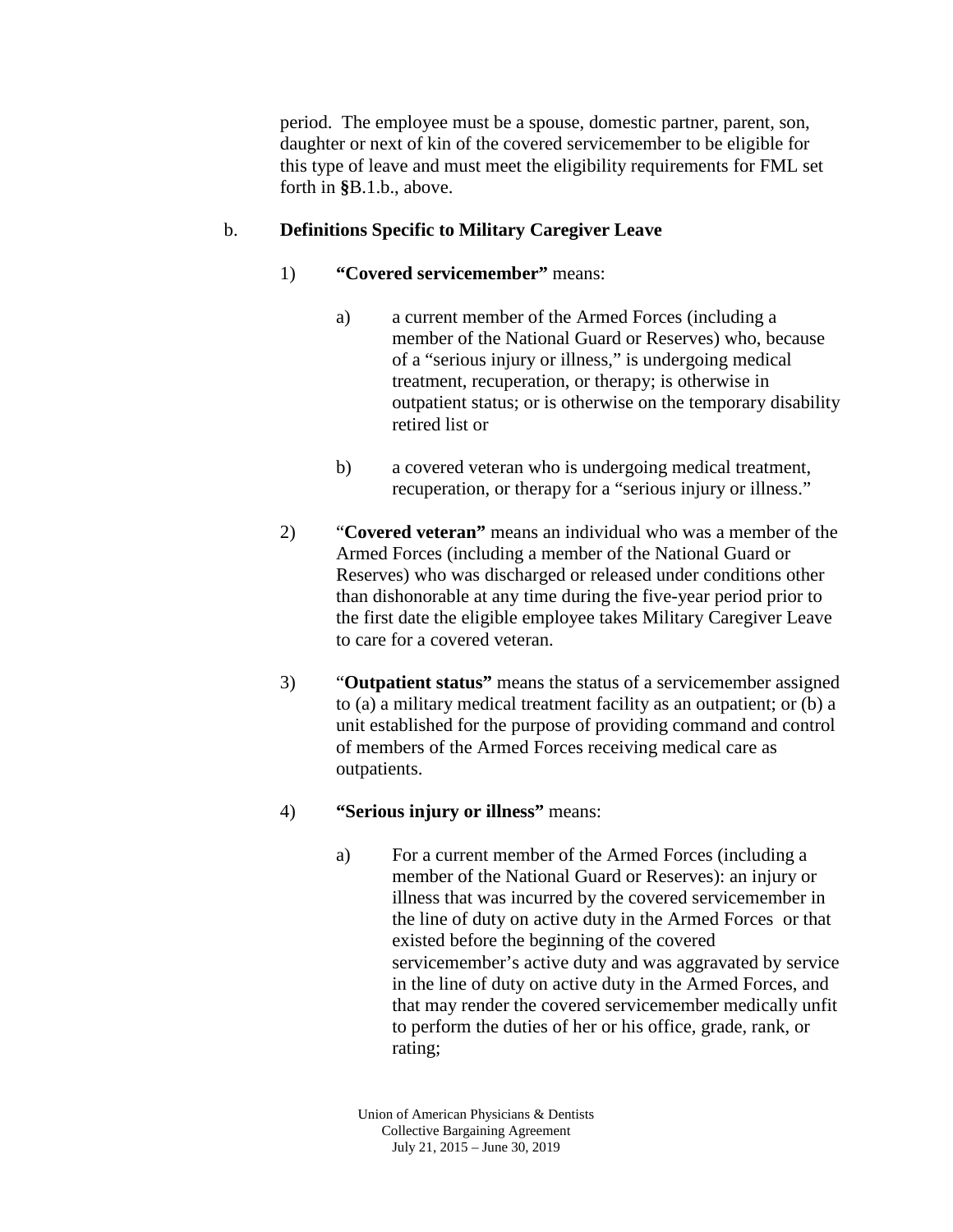- b) For a covered veteran: an injury or illness that was incurred by the covered veteran in the line of duty on active duty in the Armed Forces (or existed before the beginning of the member's active duty and was aggravated by service in the line of duty on active duty in the Armed Forces) and manifested itself before or after the member became a veteran and is (1) a continuation of a serious injury or illness that was incurred or aggravated when the covered veteran was a member of the Armed Forces and rendered her or him unable to perform the duties of her/his office, grade, rank, or rating; (2) a physical or mental condition for which the covered veteran has received a U.S. Department of Veterans Affairs Service-Related Disability Rating (VASRD) of 50 percent or greater, and such VASRD rating is based, in whole or in part, on the condition precipitating the need for Military Caregiver Leave; (3) a physical or mental condition that substantially impairs the covered veteran's ability to secure or follow a substantially gainful occupation by reason of a disability or disabilities related to military service, or would do so absent treatment; or (4) an injury, including a psychological injury, on the basis of which the covered veteran has been enrolled in the Department of Veterans Affairs Programs for Comprehensive Assistance for Family Caregivers.
- 5) **"Parent of a covered servicemember"** means a covered servicemember's biological, adoptive, step or foster father or mother or any other individual who stood in loco parentis to the covered servicemember. The term does not include parents in law.
- 6) **"Son or daughter of a covered servicemember"** means the covered servicemember's biological, adopted, or foster child, stepchild, legal ward, or a child for whom the covered servicemember stood in loco parentis, and who is of any age.
- 7) **"Next of kin"** means (a) the nearest blood relative of the covered servicemember (other than the covered servicemember's spouse, domestic partner, parent, son or daughter) or (b) the blood relative who the covered servicemember has designated in writing as her or his nearest blood relative for purposes of Military Caregiver Leave.
- 8) **"Single 12-month leave period"** means the period beginning on the first day the employee takes Military Caregiver Leave and ends twelve (12) months after that date. (This leave period differs from the calendar year definition of the leave year used for determining eligibility for other types of FML at the University.)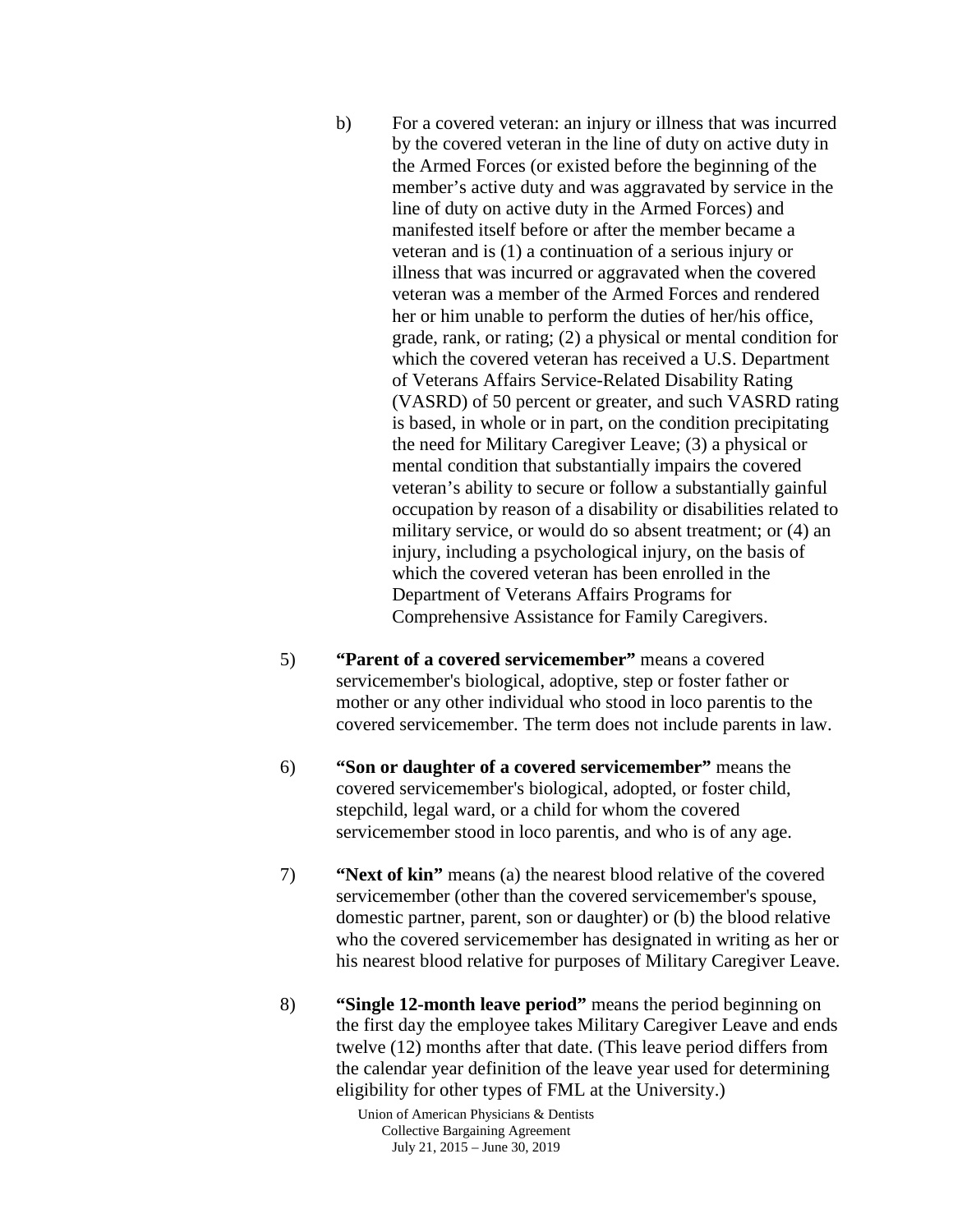### c. **Leave Entitlement**

Military Caregiver Leave is applied on a per-covered servicemember, perinjury basis. Eligible employees may take more than one (1) period of twenty-six (26) workweeks of leave if the leave is to care for a different covered servicemember or to care for the same servicemember with a subsequent serious injury or illness, except that no more than twenty-six (26) workweeks of leave may be taken within any "single twelve-month (12-month) period."

If an eligible employee does not use all of her or his twenty-six (26) workweeks of leave entitlement to care for a covered servicemember during this single twelve-month (12-month) leave period, the remaining part of the twenty-six (26) workweek entitlement to care for the covered servicemember for that serious injury or illness is forfeited.

As with other types of FML, this leave may also be taken on an intermittent or reduced schedule basis. If the need for intermittent or reduced schedule leave is foreseeable based on the planned medical treatment of the covered servicemember, the employee may be required to transfer temporarily, during the period that the intermittent or reduced leave schedule is required, to an available alternative position for which the employee is qualified and which better accommodates recurring periods of leave than does the employee's regular position.

# 7. **FML as Qualifying Exigency Leave**

Qualifying Exigency Leave is an additional type of FML available to eligible employees. If the military member is the spouse, domestic partner, son, daughter or parent of the employee, the employee may take Qualifying Exigency Leave to attend to any "qualifying exigency" while the military member is on covered activity duty or call to covered active duty status.

# a. **Definitions Specific to Qualifying Exigency Leave**

1) **"Son or daughter on covered active duty or call to covered active duty status"** means the employee's biological, adopted, or foster child, stepchild, legal ward, or a child for whom the employee stood in loco parentis, who is on covered active duty or call to covered active duty status, and who is of any age.

### 2) **"Covered active duty or call to covered active duty status**" means: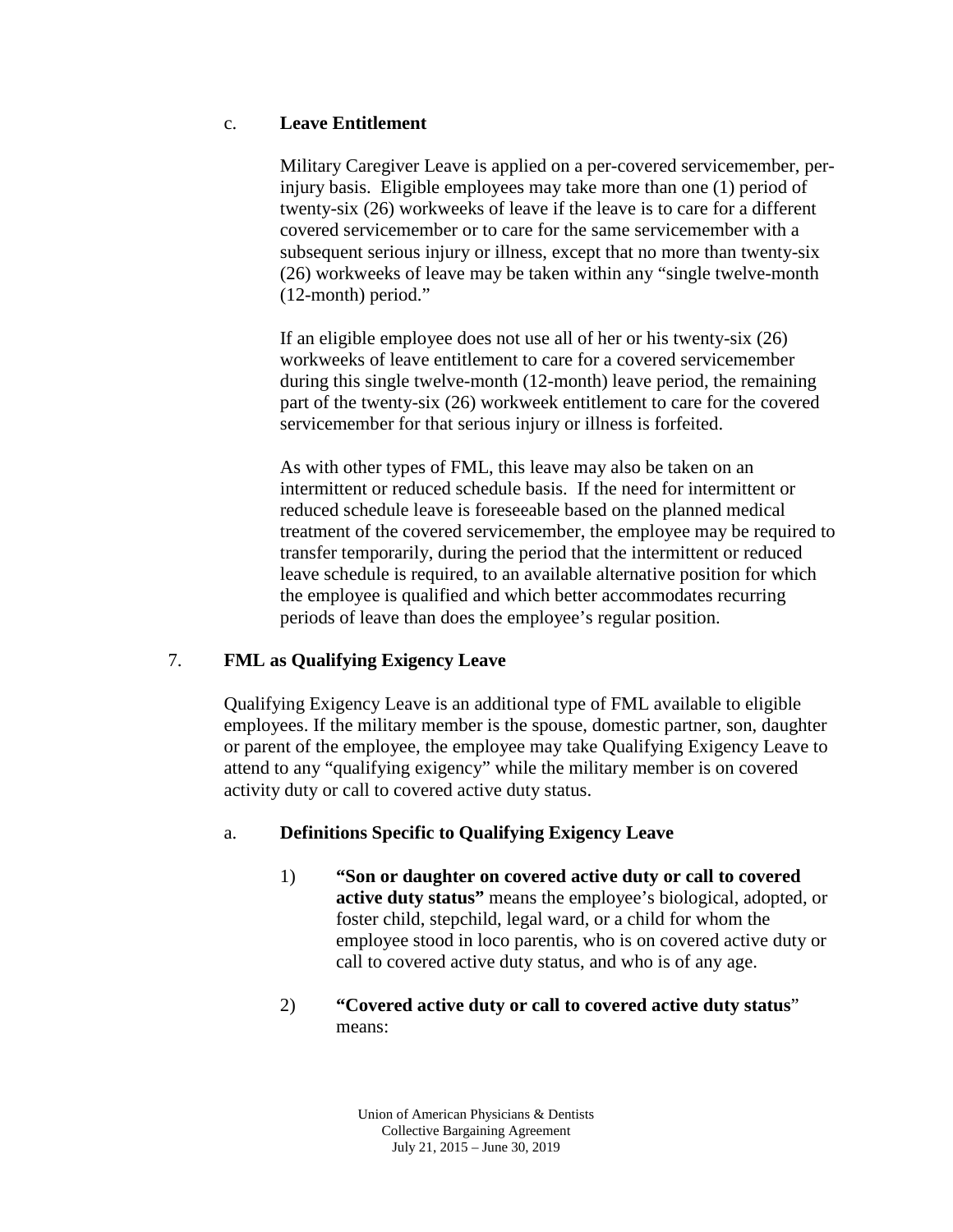- a) For purposes of members of the Regular Armed Forces: duty during the deployment of the member with the Armed Forces to a foreign country.
- b) For purposes of a member of the Reserve component of the Armed Forces: duty during the deployment of the military member of the Armed Forces to a foreign country under a Federal call or order to active duty in support of a contingency operation pursuant to 10 U.S.C. **§§** 12302, 12304, 12305, or 12406; 10 U.S.C. chapter 15; or any other provision of law during a war or during a national emergency declared by the President or Congress so long as it is in support of a contingency operation.
- 3). "**Reserve component of the Armed Forces"** include the Army National Guard of the United States, Army Reserve, Navy Reserve, Marine Corps Reserve, Air National Guard of the United States, Air Force Reserve and Coast Guard Reserve, and retired members of the Regular Armed Forces or Reserves who are called up in support of a contingency operation pursuant to 10 U.S.C. **§§**12302, 12304, 12305, or 12406; 10 U.S.C. chapter 15; or any other provision of law during a war or during a national emergency declared by the President or Congress so long as it is in support of a contingency operation.
- 4) "**Qualifying exigency**" is defined as any one of the following, provided that the activity relates to the military member's covered active duty or call to covered active duty status:
	- a) Short notice deployment to address issues that arise due to the covered military member being notified of an impending call to active duty seven (7) or fewer calendar days prior to the date of deployment;
	- b) Military events and activities, including official ceremonies;
	- c) Childcare and school activities for a child of the military member who is either under age eighteen (18) or incapable of self-care because of a mental or physical disability at the time that Qualifying Exigency Leave is to commence;
	- d) Financial and legal arrangements to address the military member's absence or to act as the military member's representative for purposes of obtaining, arranging, or appealing military service benefits while the military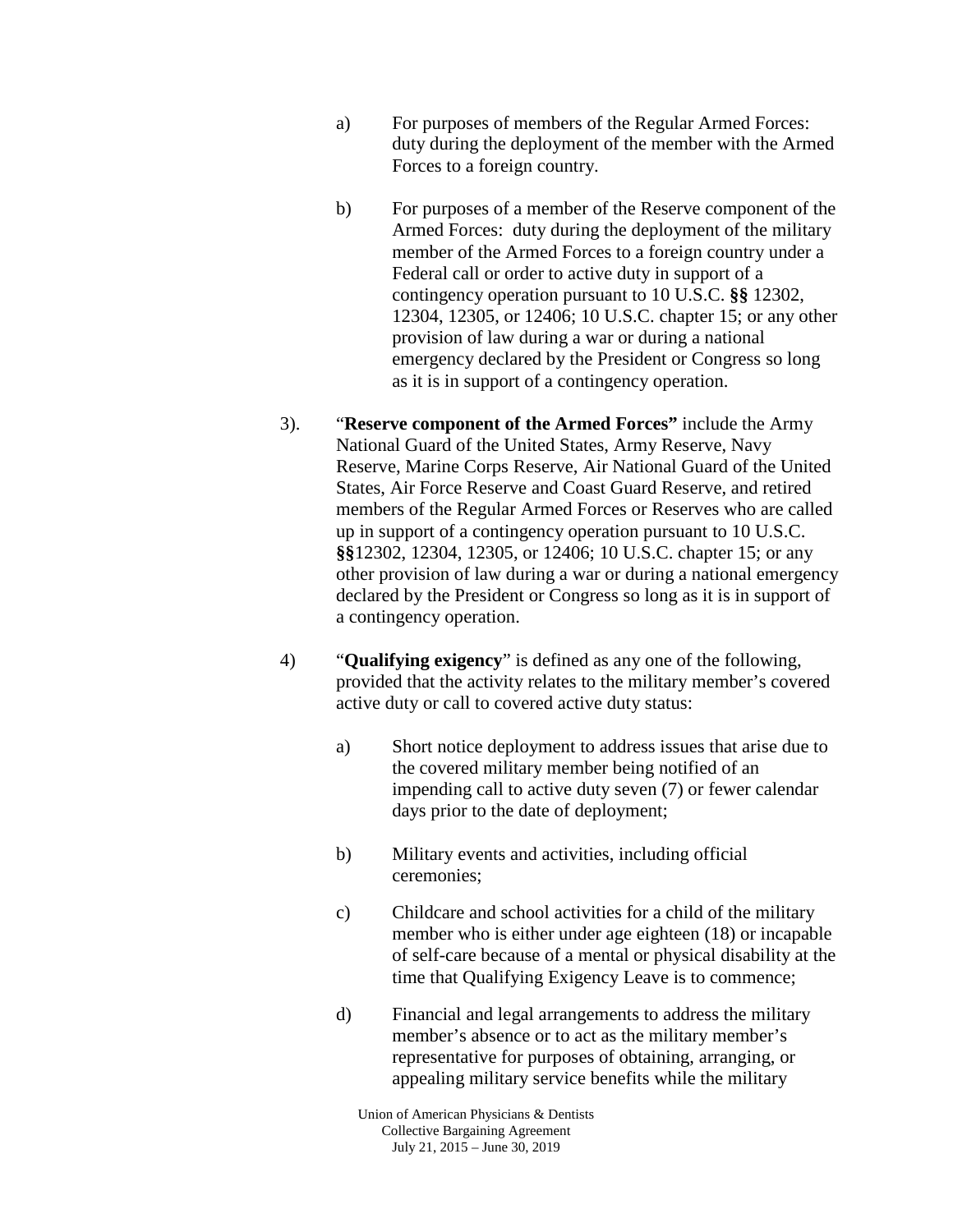member is on covered active duty or call to active duty status and for the ninety (90) days after the termination of the military member's covered active duty status;

- e) Counseling (provided by someone other than a health care provider) for the employee, for the military member, or for the child of the military member who is either under age eighteen (18) or incapable of self-care because of a mental or physical disability at the time the Qualifying Exigency Leave is to commence;
- f) Rest and Recuperation (up to fifteen (15) days of leave for each instance) to spend time with the military member who is on short-term, temporary Rest and Recuperation leave during the period of deployment;
- g) Post-deployment activities, including (a) attendance at ceremonies sponsored by the military for a period of ninety (90) days following termination of the military member's covered active duty status and (b) addressing issues that arise from the death of the military member while on covered active duty status;
- h) Arranging for care for the parent of the military member or providing care for the parent on an urgent, immediate need basis (but not on a routine, regular, or everyday basis), where the parent is incapable of self-care and is the biological, adoptive, step, or foster father or mother of the military member, or any other individual who stood in loco parentis to the military member when the military member was under 18 (eighteen) years of age; and
- i) Additional activities related to the military member's active duty or call to active duty status when the employer and employee agree that such activity qualifies as an exigency and agree to both the timing and duration of the leave.

### **C. Pregnancy Disability Leave**

During the period when an employee is disabled because of pregnancy, childbirth, or related medical condition, she is entitled to and the University shall grant her request for Pregnancy Disability Leave. Pregnancy Disability Leave may also be used for prenatal care.

For an employee disabled by pregnancy, childbirth or related medical condition, no eligibility requirements apply, such as minimum hours worked or length of service. If the employee is eligible for FML, pursuant to **§**B., above, such leave shall be deducted from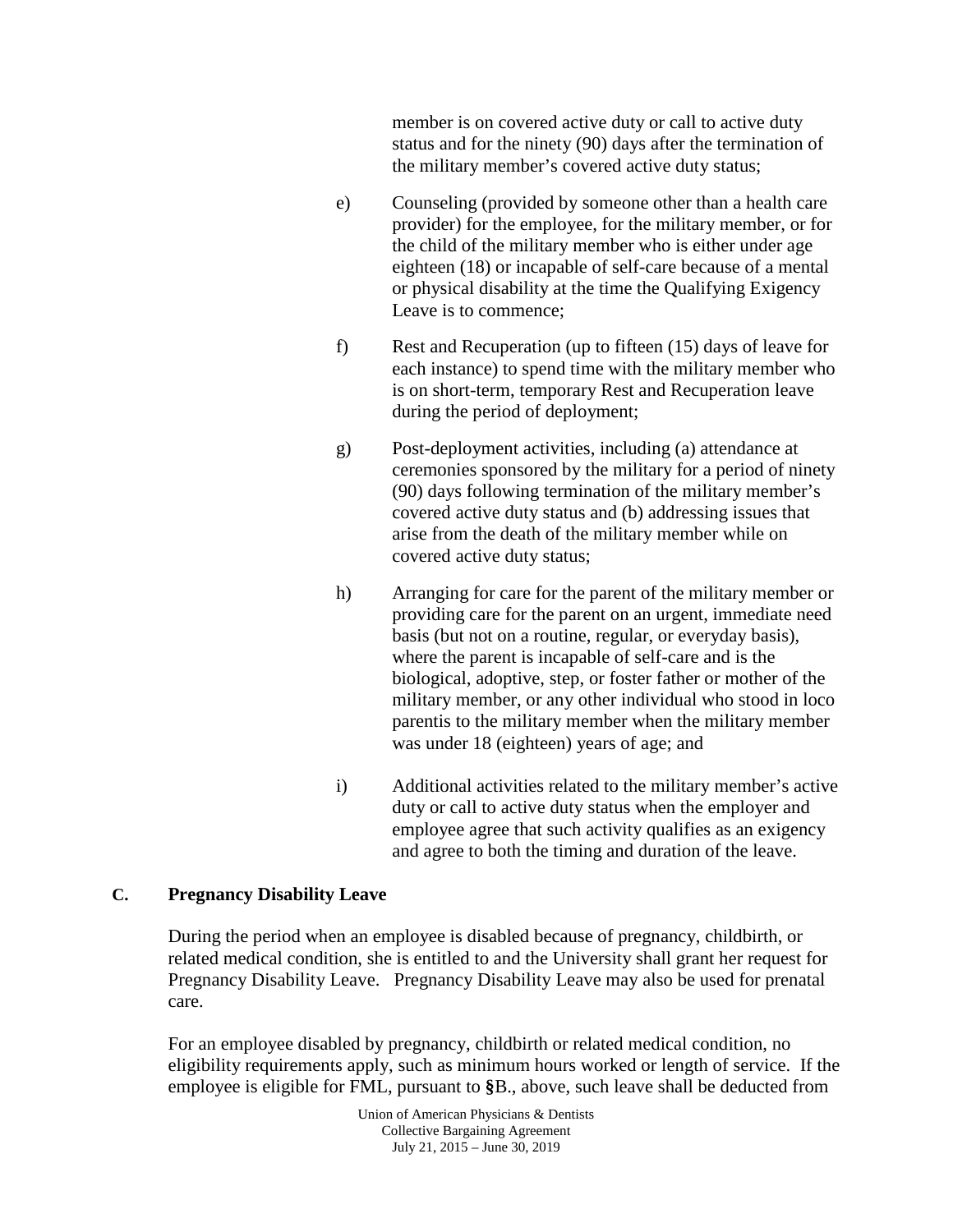an employee's FML entitlement under the federal FMLA as well as her entitlement under the PDLL.

Pregnancy Disability Leave may be taken as a block leave or, when medically advisable, on an intermittent or reduced schedule basis. Only the amount of leave time actually taken may be counted against the employee's Pregnancy Disability Leave entitlement.

### 1. **Duration**

- a. An employee is entitled to Pregnancy Disability Leave for the period of actual disability up to four (4) months per pregnancy.
- b. If the employee continues to be disabled by pregnancy, childbirth, or related medical condition beyond four (4) months, a medical disability leave of absence may be granted in accordance with **§**D., below.
- c. Following Pregnancy Disability Leave, the employee may be eligible for Parental Leave, pursuant to **§**B.5., above, to care for her newborn child. The total FML taken for a combination of Pregnancy Disability Leave and Parental Leave shall not exceed seven (7) months in a calendar year.

# 2. **Use of Accrued Paid Leave**

Pregnancy Disability Leave may consist of leave with or without pay; however, an employee shall be required to use accrued sick leave in accordance with the University's Disability Plan. If sick leave is exhausted, the employee may elect to use accrued vacation time prior to taking leave without pay.

## 3. **Transfer and Other Reasonable Accommodations As Alternatives To Or In Addition To Pregnancy Disability Leave.**

a. **Transfer at the Request of the Employee.** The University shall temporarily transfer a pregnant employee to a less strenuous or hazardous position upon the request of the employee when such transfer is medically advisable according to the employee's health care provider, if the transfer can be reasonably accommodated. For the purpose of this section, a temporary transfer includes a temporary modification of the employee's own position to make it less strenuous or hazardous. A temporary transfer under this section is considered time worked and shall not be counted toward an employee's entitlement of up to four (4) months of Pregnancy Disability Leave, unless the employee is also taking leave on an intermittent or reduced schedule basis. When the employee's health care provider certifies that the transfer is no longer medically advisable, the University shall return the employee to her same position or a comparable position in accordance with **§**C.5., below.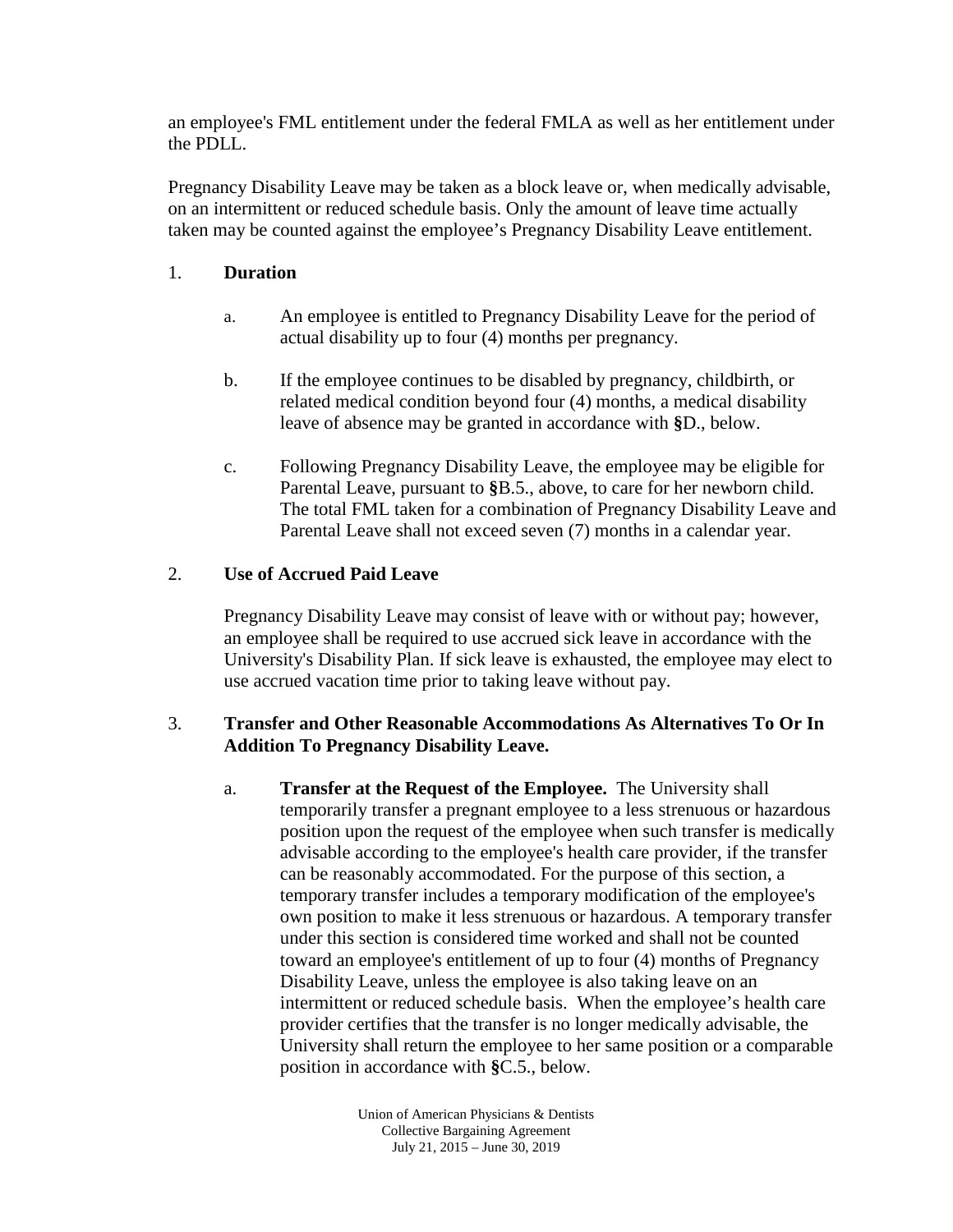- b. **Transfer to Reasonably Accommodate Employee's Need for Intermittent or Reduced Schedule Leave.** When the employee's health care provider states in a medical certification that it is medically advisable for the employee to take Pregnancy Disability Leave on an intermittent or reduced schedule basis, the University may, at its sole non-grievable discretion, transfer the employee temporarily to an available alternative position that meets the needs of the employee, provided the employee meets the qualifications of the alternative position. When the employee's health care provider certifies that the intermittent or reduced schedule leave is no longer medically advisable, the University shall return the employee to her same position or a comparable position in accordance with **§**C.5., below.
- c. **Other Reasonable Accommodations.** If the employee's health care provider certifies that reasonable accommodation(s) other than transfer and/or leave on an intermittent or reduced schedule basis are medically advisable, the University shall engage in the interactive process with the employee to identify and implement the reasonable accommodation(s) that are appropriate under the circumstances.

## 4. **Certification**

- a. When an employee requests a reasonable accommodation, transfer, or leave due to pregnancy, childbirth, or related medical condition, the University may, at its discretion, require that the employee's request be supported by written medical certification issued by the employee's health care provider.
- b. When a medical certification is requested in connection with the employees' request for reasonable accommodation or transfer, it shall contain the following: (a) a description of the requested accommodation or transfer, (b) a statement describing the medical advisability of the requested reasonable accommodation or transfer, and (c) the date on which the need for reasonable accommodation became or will become medically advisable and the estimated duration of the reasonable accommodation or transfer.
- c. When a medical certification is requested in connection with an employee's request for leave, it shall contain the following: (a) a statement that the employee needs to take Pregnancy Disability Leave because she is disabled by pregnancy, childbirth, or a related medical condition, and (b) the date on which the employee became disabled because of pregnancy and the estimated duration of the leave.
- d. Failure to provide certification for reasonable accommodation, transfer, or leave within the requested time period or as soon as reasonably possible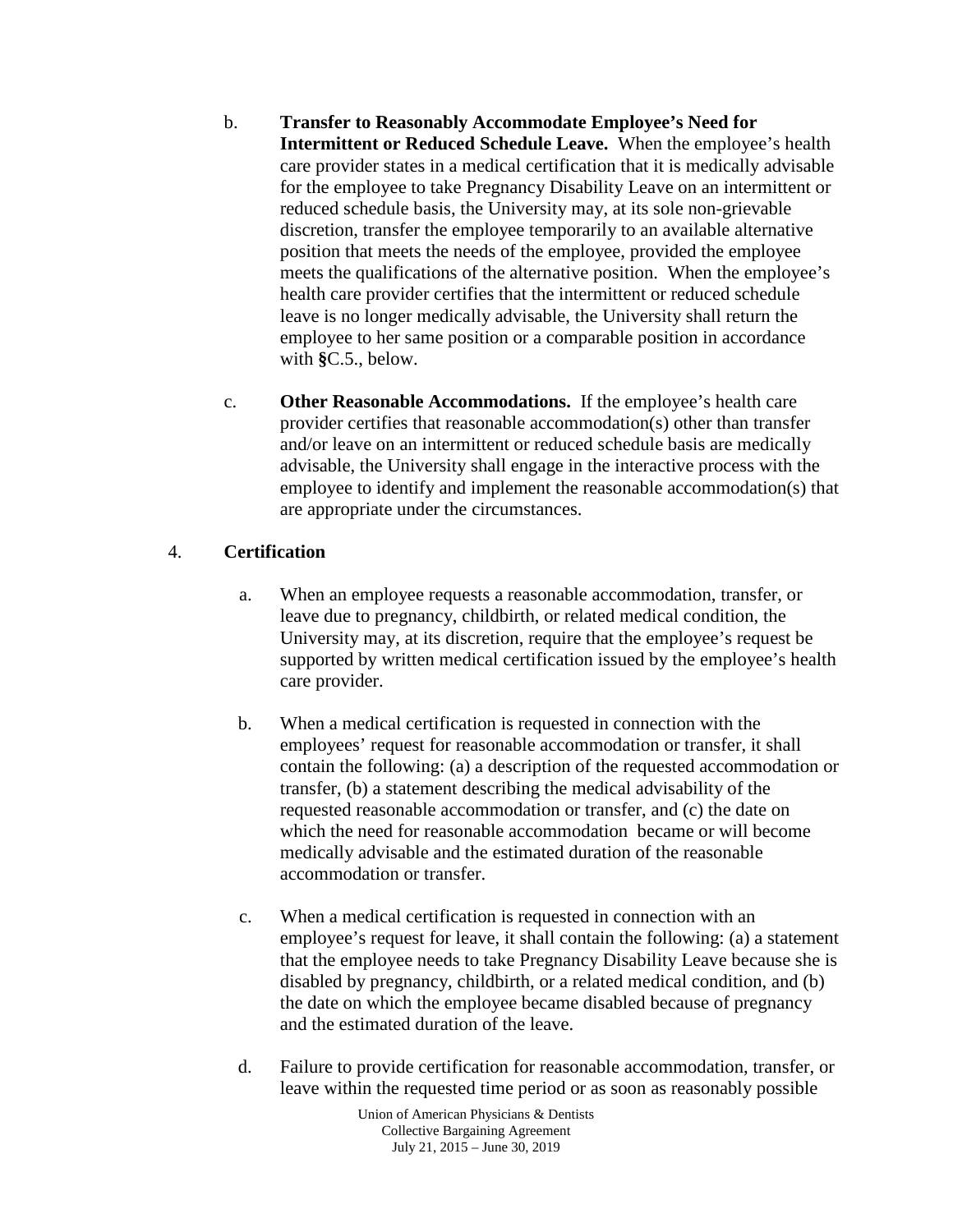under the circumstances may result in delay of the leave until the required certification is provided.

e. The University may, at its discretion, require that an employee returning to work immediately following Pregnancy Disability Leave provide a written medical release prior to returning to work.

### 5. **Reinstatement after Pregnancy Disability Leave**

The date of reinstatement from the Pregnancy Disability Leave is typically determined by agreement between the University and the employee when the leave is granted. If the actual reinstatement date differs from the original agreement or no agreement was made and the employee is returning directly from PDL, the University shall reinstate the employee within two (2) business days or, when two (2) business days is not feasible, as soon as possible after the employee notifies the University of her readiness to return.

If the employee is returning to work directly following the end of the Pregnancy Disability Leave, she shall not be reinstated from her Pregnancy Disability Leave until a medical release certification is provided to the University within the time limits specified by the Department. A medical release certification shall include a statement by the employee's health care provider of the employee's ability to perform the essential functions of the position, with or without reasonable accommodation.

An employee who has taken Pregnancy Disability Leave shall be reinstated to the same position, provided that the employee returns to work immediately upon termination of the Pregnancy Disability Leave and provided that the aggregate duration of all leaves granted for a given pregnancy does not exceed four (4) months. If the same job has been abolished or affected by layoff, the employee shall be reinstated to a comparable position if the employee would have been entitled to the comparable position if she had been continuously working. If a comparable position is not available on the employee's scheduled date of reinstatement but a comparable position or positions become available within sixty (60) days thereafter, the University shall notify the employee of the position(s). If the employee is reinstated within that sixty-day (60-day) period, the period between the employee's originally scheduled date of reinstatement and her actual reinstatement shall not be counted for purposes of any employee pay or benefits.

#### 6. **Continuation of Health Benefits**

A benefits-eligible employee on Pregnancy Disability Leave shall be entitled to continue participation in health plan coverage (medical, dental, and vision) as set forth in **§**B.1.h.(4)., above, whether or not the Pregnancy Disability Leave also qualifies as FML.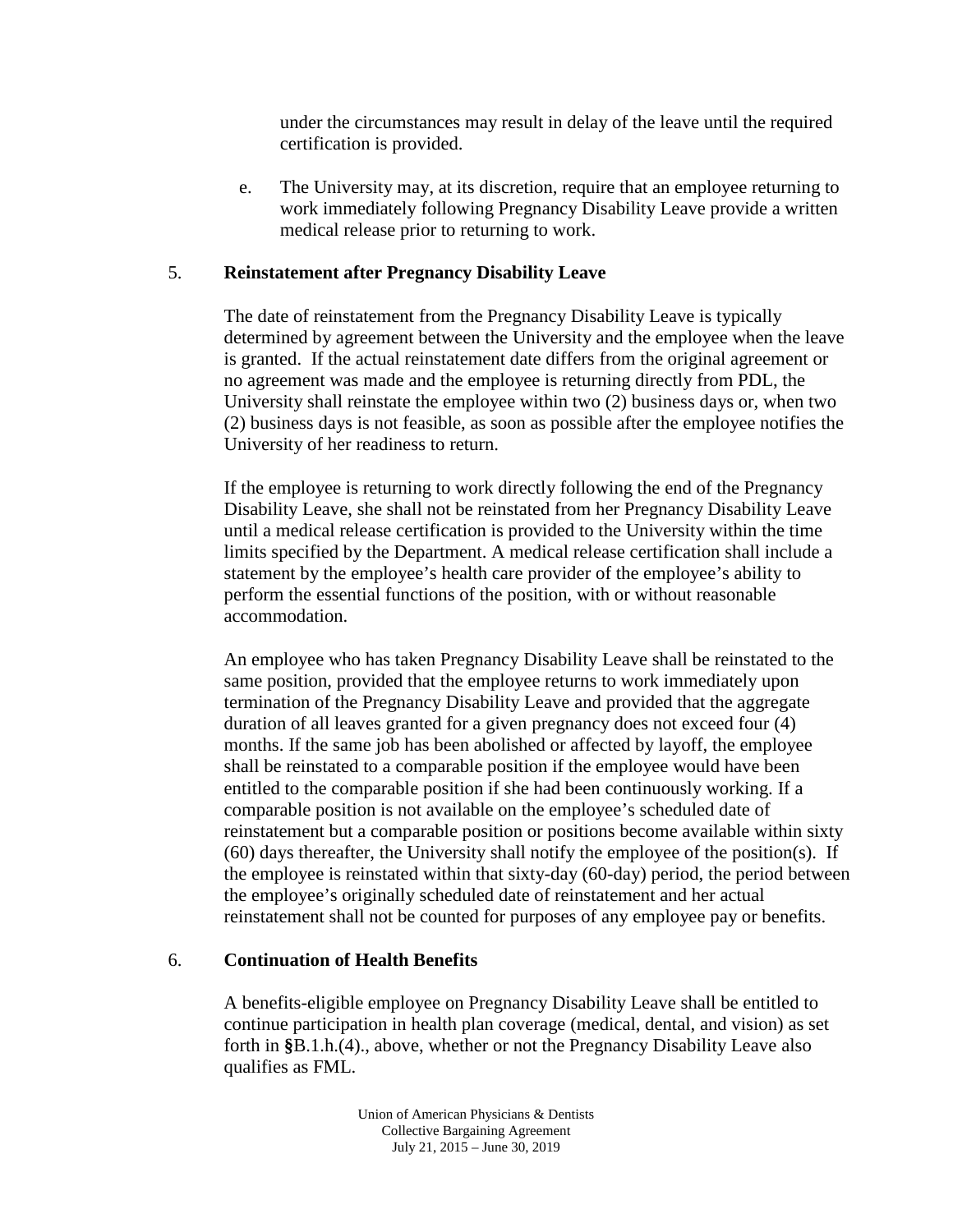### **D. Disability Leaves Other Than Pregnancy Disability Leave**

A disability leave of absence is the period(s) for which an eligible career employee is granted leave from work for medical reasons in accordance with **§**D.1., below. This leave includes the combined use of accrued sick leave and the disability leave of absence without pay in accordance with the provisions of this Article and Article 24 - Sick Leave. Disability leaves of absence with or without pay are provided for leaves due to non-work related illnesses or injuries.

# 1. **Eligibility**

An employee may be eligible for a disability leave of absence with or without pay when s/he has exhausted her/his twelve (12) workweek FML entitlement in a calendar year, or s/he is not otherwise eligible for FML Leave, or the employee has exhausted her four (4) month entitlement under the Pregnancy Disability Leave Laws, and s/he:

- a. is medically incapable of performing the essential assigned functions of her/his job due to a non-work related illness or injury, and
- b. has furnished evidence of disability satisfactory to the University.

## 2. **Duration**

- a. When the use of accrued sick leave and a disability leave of absence without pay are combined, a disability leave may be granted by the University for a total period of verified disability consistent with the University's obligation to reasonably accommodate a disabled employee.
- b. An employee granted a disability leave who is also applying for University disability benefits for non-work related disability purposes shall use all accrued sick leave in accordance with the University's disability plan prior to taking leave without pay.
- c. An employee who is receiving long term disability payments from a retirement system to which the University contributes will be medically separated on the basis of medical condition in accordance with Article 31 – Medical Separation of this Agreement.

### 3. **Return To Work**

The employee shall not be reinstated from a medically-related leave of absence until a medical release certification is provided to the University within the time limits specified by the department. A medical release certification shall include a statement by the employee's health care provider of the employee's ability to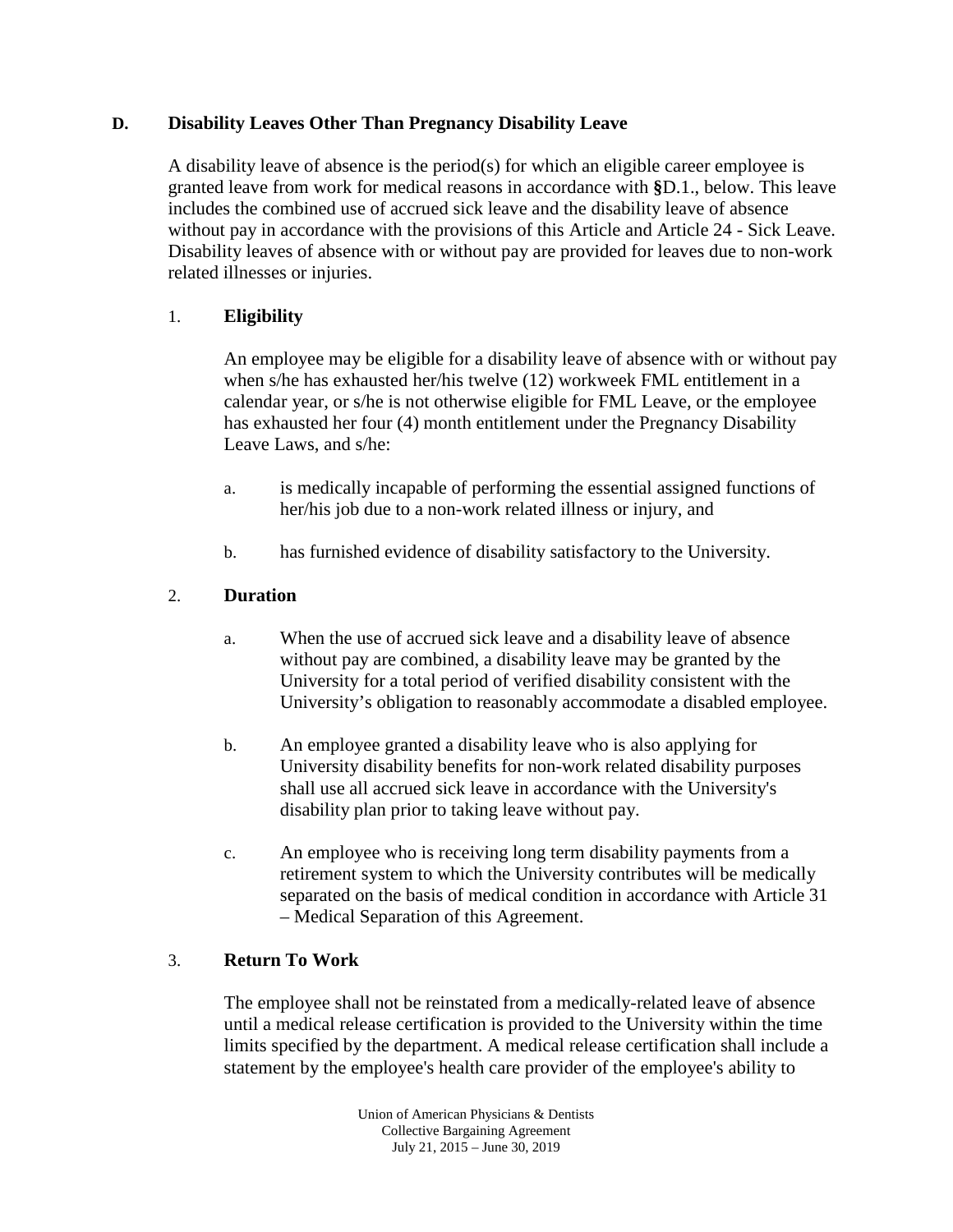perform the essential functions of the position, with or without reasonable accommodation.

# **E. Military Spouse/Domestic Partner Leave**

An employee who is a spouse or domestic partner of a member of the Armed Forces, National Guard, or Reserves may take this leave during a "qualified leave period" when the employee's spouse or domestic partner is on leave from a period of military conflict. "Qualified leave period" means the period during which the "qualified member" is on leave from deployment during a period of military conflict. An eligible employee shall be entitled to up to a maximum of ten (10) days of unpaid leave during a qualified leave period.

# 1. **Definitions Specific to Military Spouse/Domestic Partner Leave**

- a. **"Qualified member**" means a person who is any of the following:
	- 1) A member of the Armed Forces of the United States who has been deployed during a period of military conflict to an area designated as a combat theater or combat zone by the President of the United States, or
	- 2) A member of the National Guard who has been deployed during a period of military conflict, or
	- 3) A member of the Reserves who has been deployed during a period of military conflict.
- b. **"Period of military conflict**" means either of the following:
	- 1) A period of war declared by the United States Congress, or
	- 2) A period of deployment for which a member of a reserve component is ordered to activity duty, as defined in Military & Veterans Code **§**395.10.

# 2. **Eligibility**

To be eligible, an employee must satisfy all of the following criteria:

- a. Be a spouse or domestic partner of a "qualified member";
- b. Perform services for the University for an average of twenty (20) or more hours per week;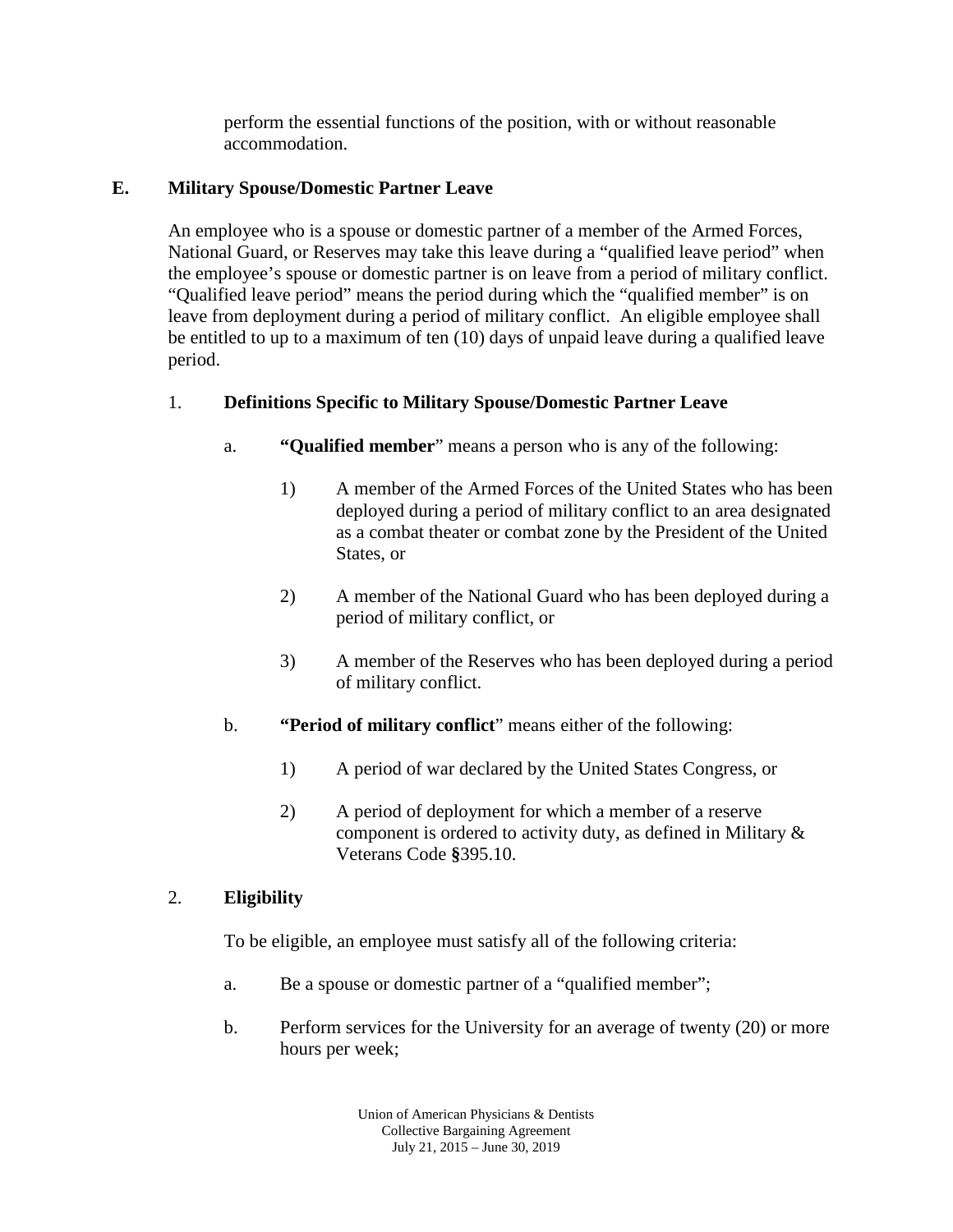- c. Provide the University with notice, within two (2) business days of receiving official notice that the qualified member will be on leave from deployment, of the employee's intention to take the leave; and
- d. Submit written documentation certifying that the qualified member will be on leave from deployment during the time that leave is being requested by the employee.

### 3. **Substitution of Paid Leave**

This leave is unpaid leave, except that an employee shall use accrued vacation time prior to taking leave without pay.

# **F. Personal Leaves of Absence Without Pay**

- 1. A non-probationary career employee may be granted a Personal Leave of Absence without Pay at the sole non-grievable discretion of the University. Such leave shall not exceed six (6) calendar months. Personal Leave without Pay shall not be considered a break in service and shall not determine eligibility for benefits except that the regulations of the retirement systems must be specifically checked to determine the effects of such leave without pay on retirement benefits.
- 2. Notwithstanding the foregoing, the University at its sole non-grievable discretion may approve extension of a Personal Leave of Absence Without Pay for a total leave of not normally more than twelve (12) months.

### **G. Leaves of Absence With Pay**

# 1. **Jury Duty/Grand Jury Duty**

A full-time employee in a career position on any shift or work schedule who is summoned to required jury duty shall be granted leave with pay for actual time spent on jury service and in related travel, not to exceed the number of hours in the employee's normal work day and the employee's normal workweek. A parttime employee in a career position who is summoned to required jury duty shall be granted leave with pay for actual time spent on jury service and in related travel which occur during the employee's regularly scheduled hours of work. When an employee's scheduled jury duty hours do not generally coincide with the employee's scheduled shift, the University will, upon request of the employee and subject to operational needs, change the employee's shift assignment. In the event the employee's shift assignment is changed to a shift that has a shift differential, such differential shall not apply when the change in assignment is made to accommodate the employee's jury duty.

### 2. **Voting**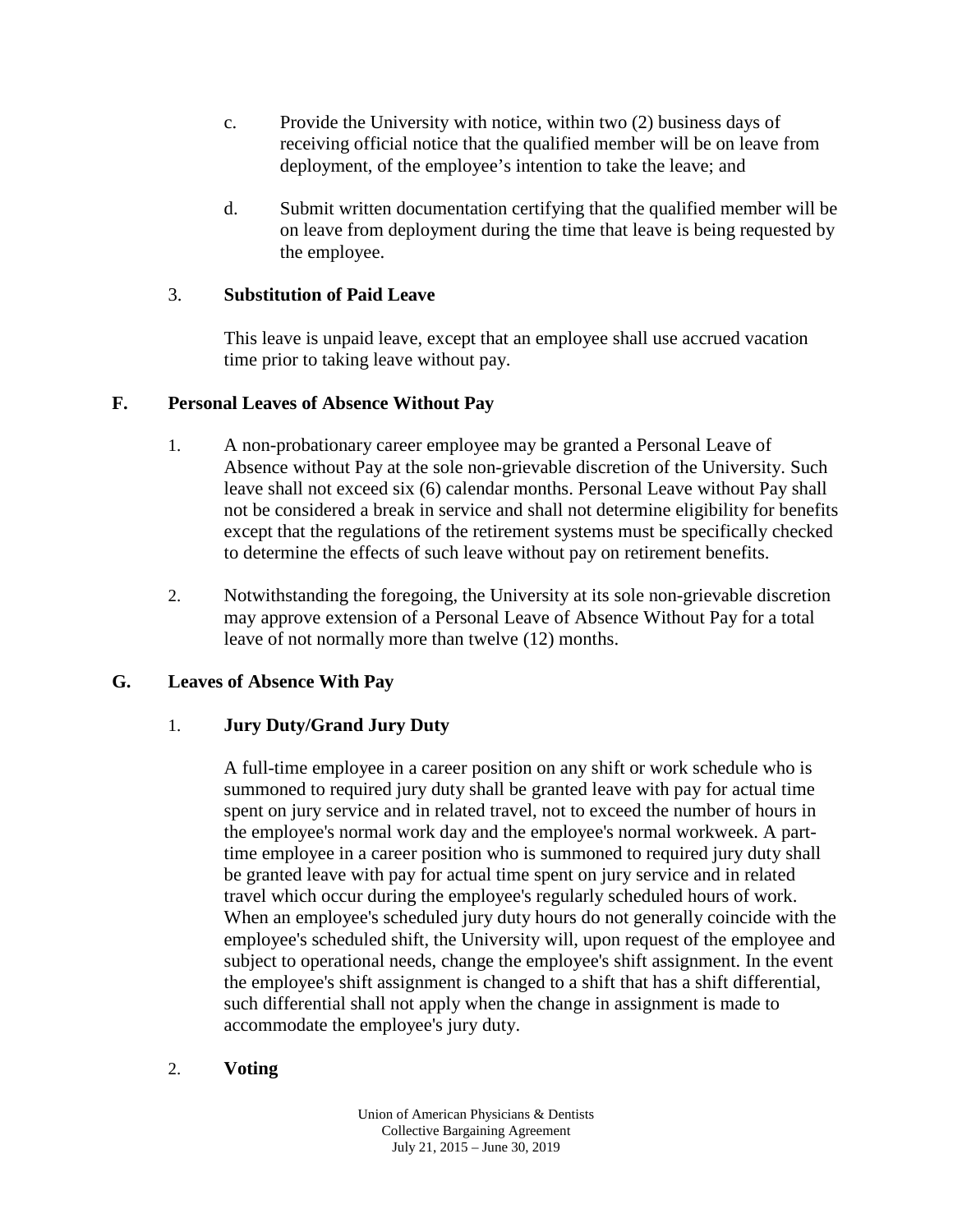An employee shall be granted leave with pay, up to a maximum of two (2) hours, for voting in a statewide primary or general election if the employee is scheduled to work eight (8) hours or more on that day and does not have time to vote outside of working hours.

## 3. **Blood Donations**

An employee may be granted leave with pay, up to a maximum of two (2) hours, for donating blood during regularly scheduled hours of work.

# 4. **Administrative Or Legal Proceedings**

- a. When an employee is attending administrative or legal proceedings as directed by the University or is subpoenaed by the University to appear as a witness in an administrative or legal proceeding, leave without loss of compensation will be granted for actual time spent in the proceedings and in related travel, not to exceed the number of hours in the employee's normal work day and workweek.
- b. An employee subpoenaed by the State or a political subdivision thereof when the State or political subdivision is prosecuting a person for an offense that the employee, by virtue of being on University premises during scheduled work hours, witnessed, shall be granted leave without loss of compensation for actual time spent in the proceedings and in related travel, not to exceed the employee's normal work day and workweek.
- c. When an employee is subpoenaed due to any clinical issue occurring within the course and scope of the subpoenaed employee's University employment, leave without loss of compensation will be granted for actual time spent in the proceedings and in related travel, not to exceed the employee's normal work day and workweek.

### 5. **Emergencies**

In the event of natural or man-made emergencies, an employee may be granted leave without loss of compensation during regularly scheduled hours of work for the period of time authorized by the University. The granting of such leave and the period of time shall be at the sole, non-grievable discretion of the University.

### 6. **University Functions**

At the sole, non-grievable discretion of the University and on a campus by campus or within a campus basis, an employee may be granted leave during regularly scheduled hours of work to attend Commencement exercises, Charter